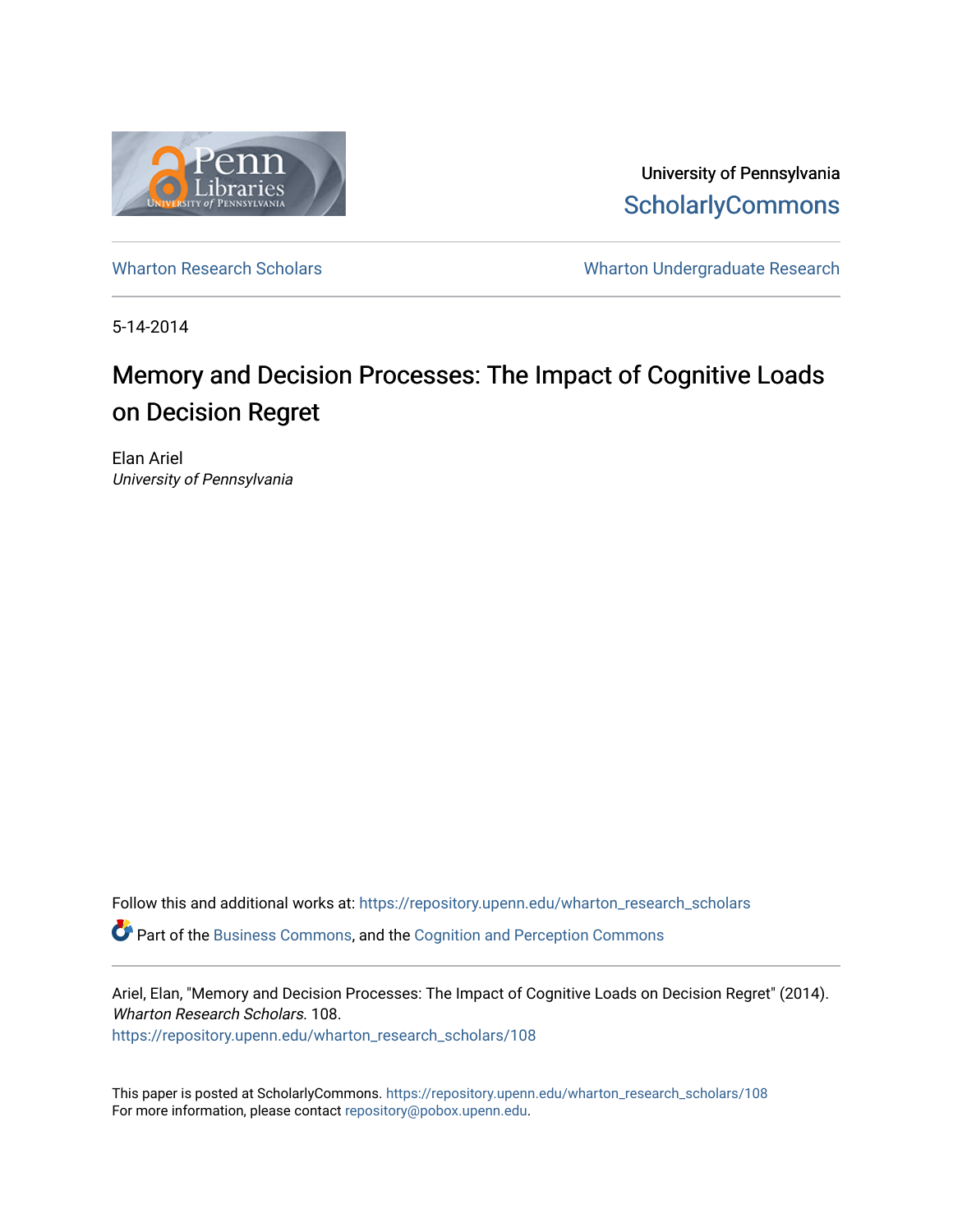## Memory and Decision Processes: The Impact of Cognitive Loads on Decision Regret

#### **Abstract**

Every day, people both make decisions and regret decisions. Whether it is second-guessing a major life choice like one's career or bemoaning the purchase of a particular shirt, the phenomenon of regret is familiar and tangible. It is important to learn more about this psychological occurrence in order to help people avoid regret by making better decisions in the future (Das & Kerr, 2010; Pieters & Zeelenberg, 2007). Learning about regret necessitates both learning how the inherent mechanism of regret works, and also what external circumstances affect the degree of the regret. Does being distracted on a cell phone while shopping at the grocery store make you more or less regretful? Can other disturbances actually help you make more satisfactory decisions? We hypothesize that the less attention an individual dedicates to a decision, the less regret he or she will experience.

In this research paper we will explore the intersection of two large bodies of research on the topics of cognitive load theory and decision regret and investigate whether individuals subject to a cognitive load during a decision will subsequently experience more or less decision regret. Before discussing our experiment, though, we will conduct an in-depth research analysis on each of these topics. This literature review will include a general introduction to cognitive load theory and regret, various frameworks through which to understand both topics, and some practical applications and implications for each body of research. We will then synthesize the information and construct the hypothesis that an individual under a cognitive load will experience less regret than an unrestrained individual. Following that, we will go through the mechanics of the experiment and present the results of the data obtained. Lastly, we will discuss the results and develop some conclusions.

#### Keywords

cognitive load, memory, decision regret

#### **Disciplines**

Business | Cognition and Perception | Psychology | Social and Behavioral Sciences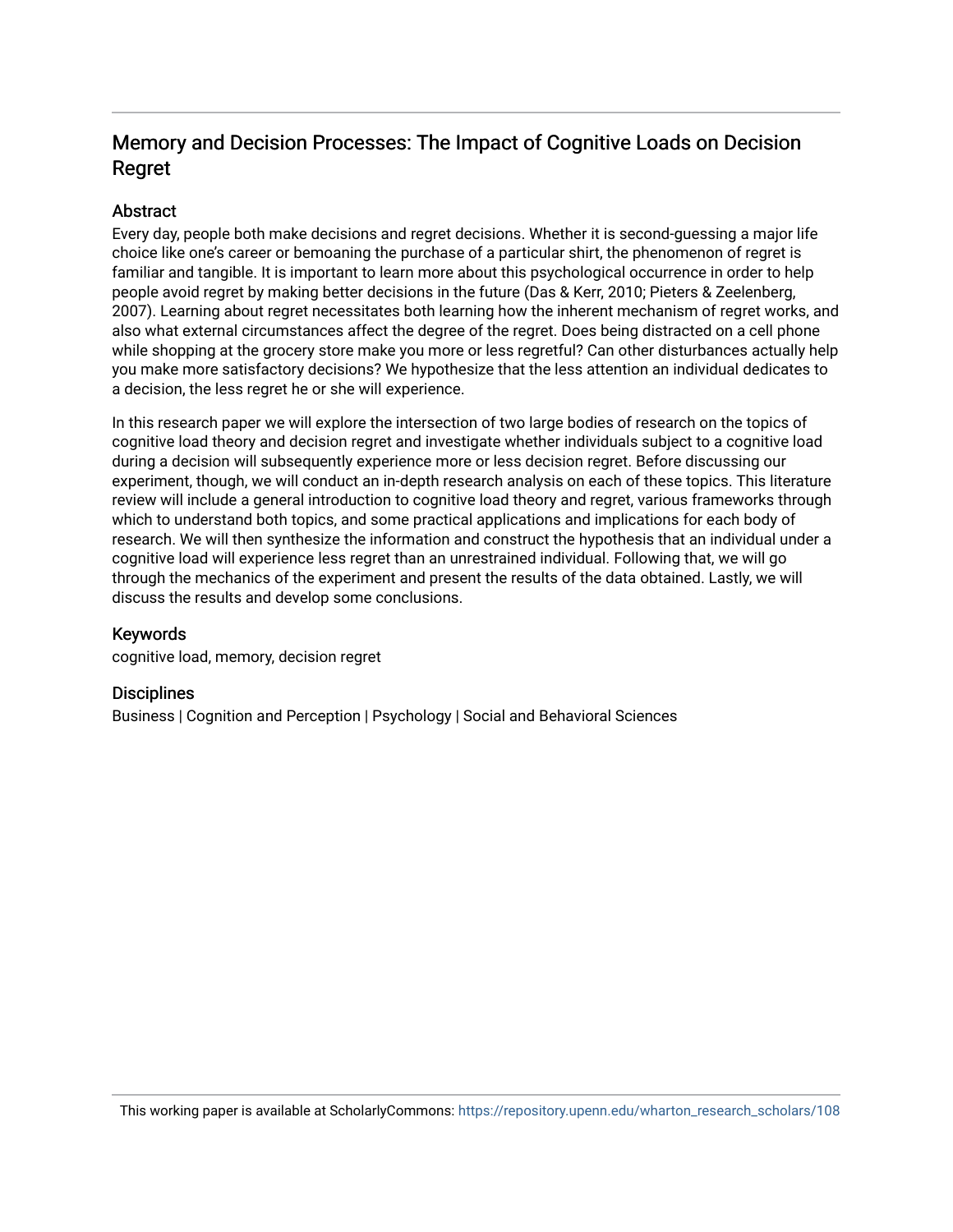**Memory and Decision Processes:**

## **The Impact of Cognitive Loads on Decision Regret**

*Elan Ariel*

*Faculty Advisor: Professor Adam Grant*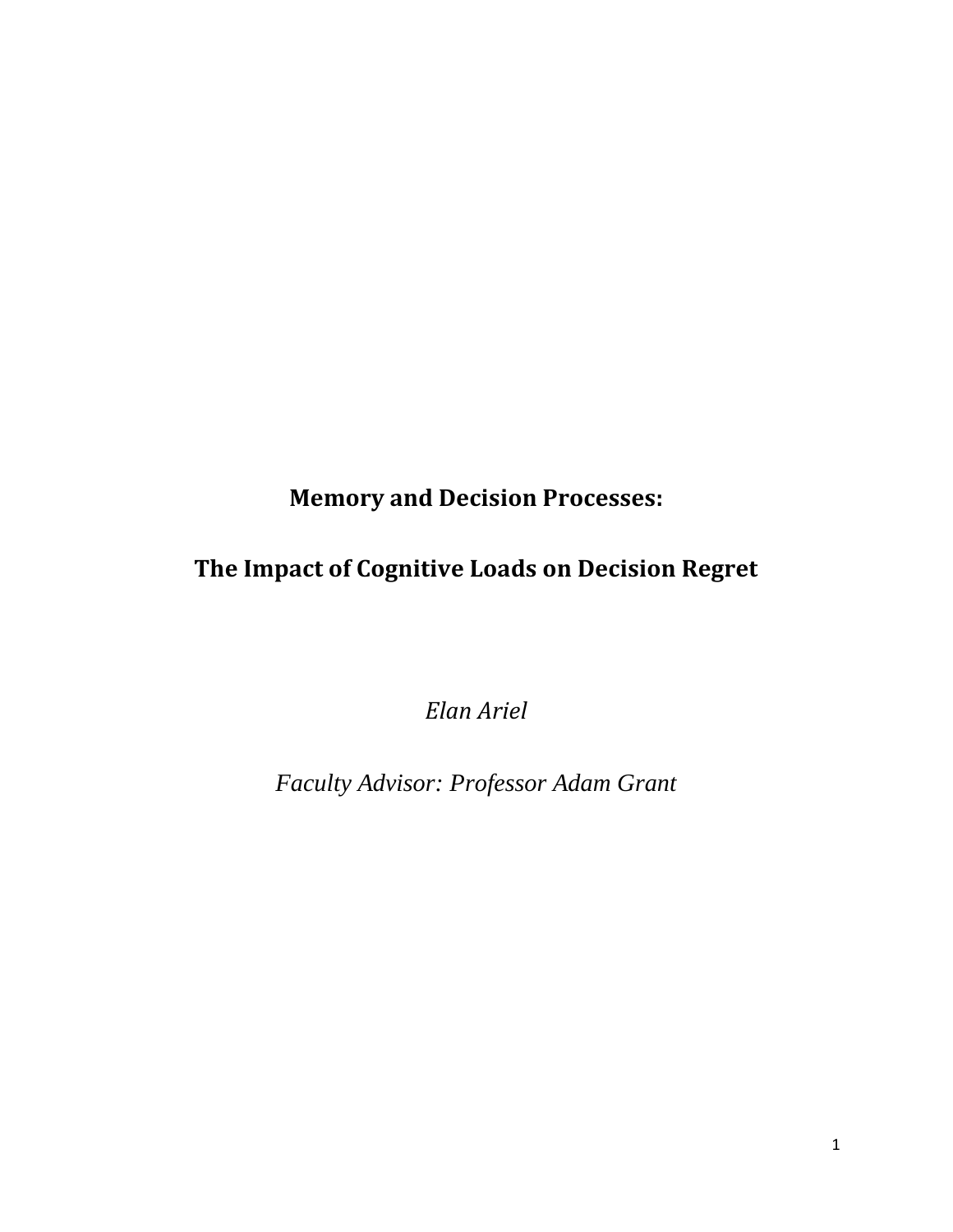### **Introduction:<sup>1</sup>**

 $\overline{a}$ 

Every day, people both make decisions and regret decisions. Whether it is secondguessing a major life choice like one's career or bemoaning the purchase of a particular shirt, the phenomenon of regret is familiar and tangible. It is important to learn more about this psychological occurrence in order to help people avoid regret by making better decisions in the future (Das & Kerr, 2010; Pieters & Zeelenberg, 2007). Learning about regret necessitates both learning how the inherent mechanism of regret works, and also what external circumstances affect the degree of the regret. Does being distracted on a cell phone while shopping at the grocery store make you more or less regretful? Can other disturbances actually help you make more satisfactory decisions? We hypothesize that the less attention an individual dedicates to a decision, the less regret he or she will experience.

In this research paper we will explore the intersection of two large bodies of research on the topics of cognitive load theory and decision regret and investigate whether individuals subject to a cognitive load during a decision will subsequently experience more or less decision regret. Before discussing our experiment, though, we will conduct an in-depth research analysis on each of these topics. This literature review will include a general introduction to cognitive load theory and regret, various frameworks through which to understand both topics, and some practical applications and implications for each body of research. We will then synthesize the information and construct the hypothesis that an individual under a cognitive load will experience less regret than an unrestrained individual. Following that, we will go through the

 $1$ I would like to sincerely thank Professor Adam Grant for his mentorship both within this research project and outside of it. His leadership by example and willingness to always give is an inspiration for me as a student and as a new researcher. I would also like to thank Katherine Milkman, Joseph Simmons, and Sheena Iyengar for their advice and help with the construction of my hypothesis and experiment. Lastly, I would like to thank Professor Martin Asher and the Wharton Research Scholars program for providing me with the academic and financial support necessary to complete this project.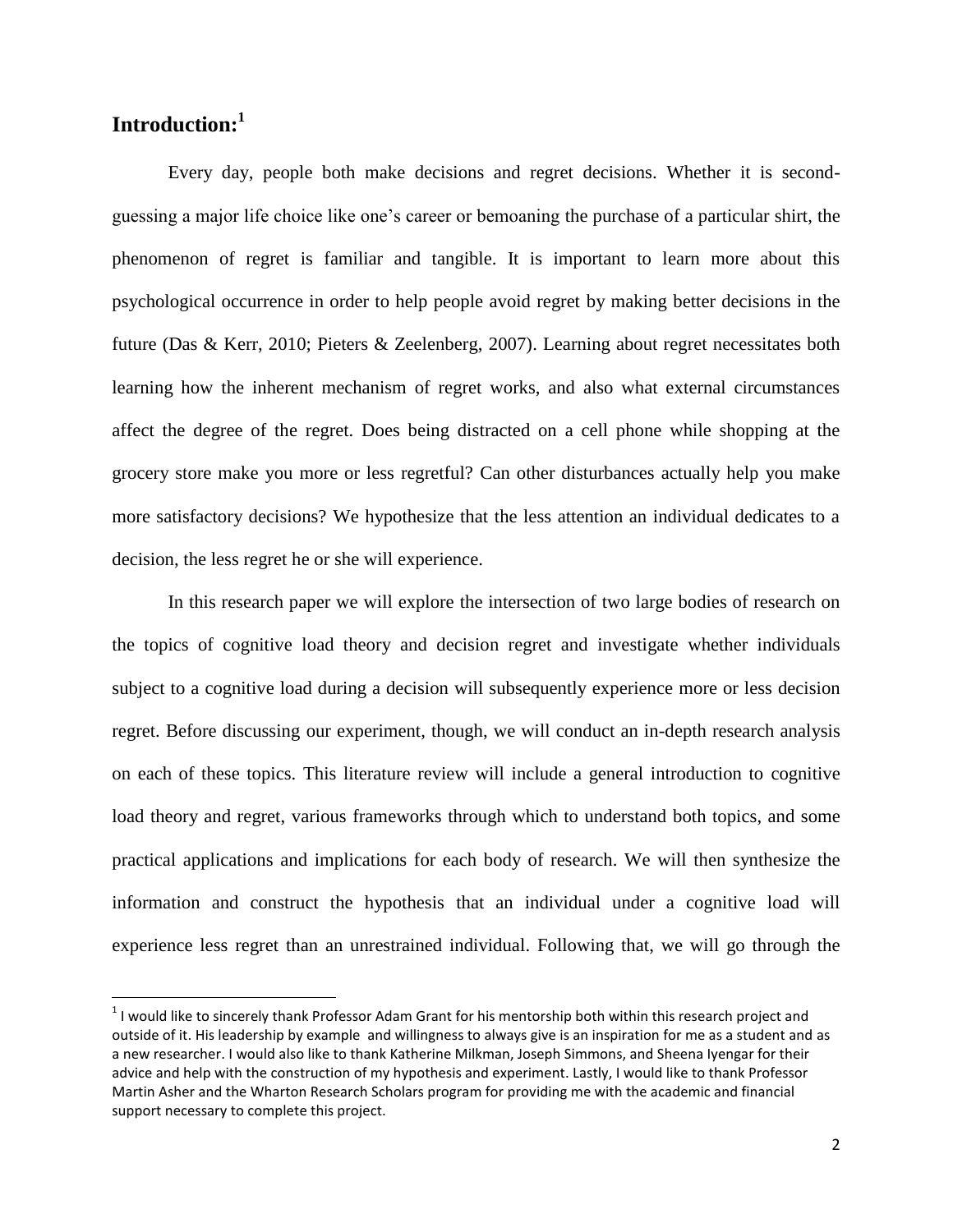mechanics of the experiment and present the results of the data obtained. Lastly, we will discuss the results and develop some conclusions.

#### **Cognitive Load:**

The first dimension of this study is based on existing literature discussing the various memory processes. There are three main stages of memory: the sensory memory, the working memory, and the long-term memory. Broadly speaking, the sensory memory deals with shortlived incoming sensory inputs and the long-term memory holds dormant information for long periods of time (Schachter & Tulving, 1994). The working memory, which is the middle step in the process, is defined as "a brain system that provides temporary storage and manipulation of the information necessary for such complex cognitive tasks as language comprehension, learning, and reasoning" (Baddeley, Logie, Bressi, Sala, & Spinnler, 1986). The working memory functions as a medium through which the sensory interactions with our surroundings are eventually encoded as long-term memories. Information must be processed through the bottleneck working memory.

The working memory has limited bandwidth with which to process information. Data processed in the working memory can be lost in less than 20 seconds (Peterson & Peterson, 1959). Certain types of rehearsal can keep information in the working memory for longer than the 20 seconds and correlate to better long-term recall (Craik & Watkins, 1973), yet this exercise of the working memory requires effort that can come at the expense of other tasks (Salvucci & Beltowska, 2008). The scope of the working memory can also be extended using various sensory channels; Baddeley discusses how directing information through both visual and auditory stimuli can increase the total capacity of the working memory (Baddeley et al., 1986). In the field of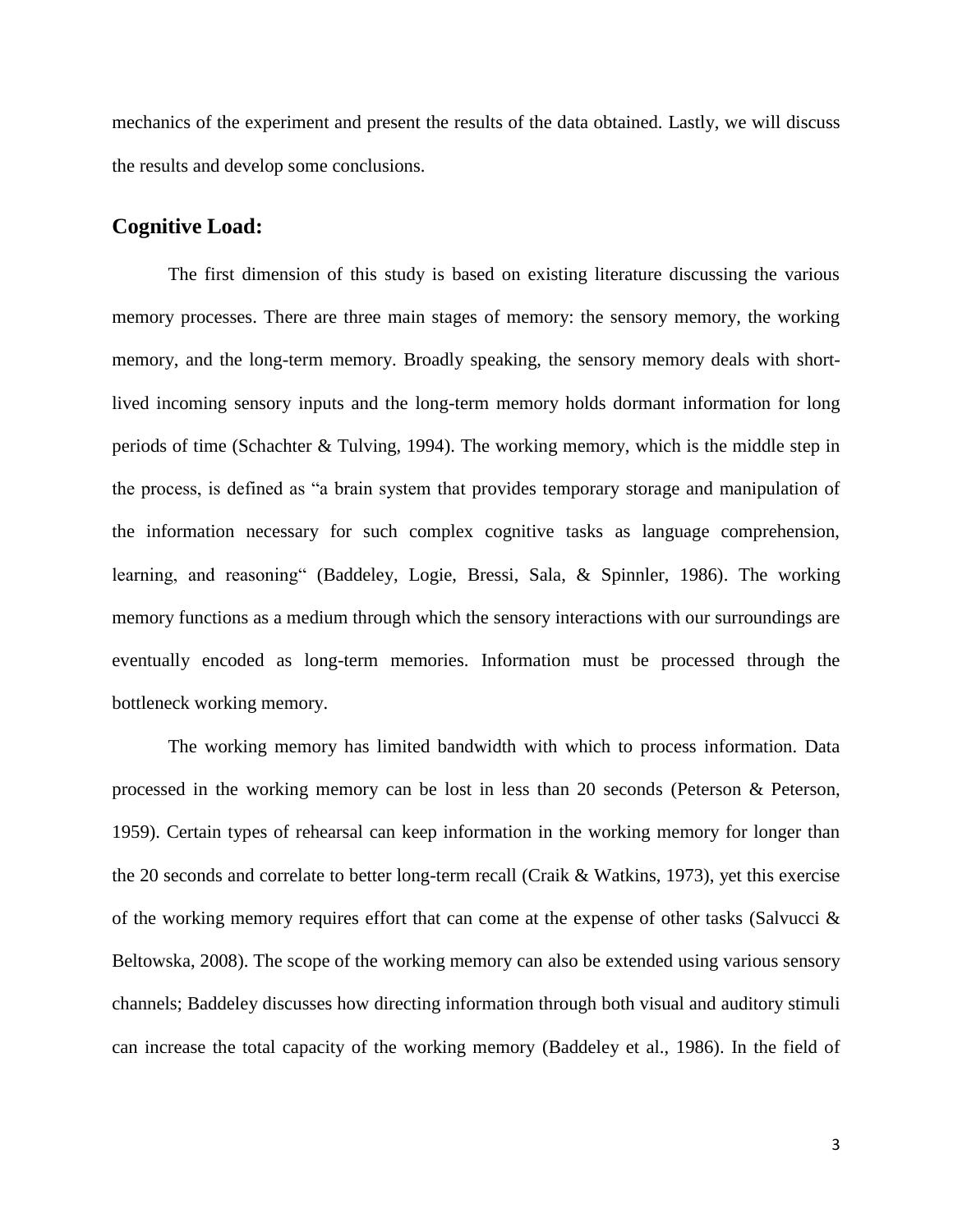education, for example, teachers who want to increase their students' retention should use various different modes of communication during instruction.

The reason students can struggle with processing information is because, as mentioned before, the working memory has a limited capacity. The amount of information that can be held in the working memory has been debated for decades. Groundbreaking research published in the book *The Magical Number Seven, Plus or Minus Two: Some Limits on Our Capacity for Processing Information* by George Miller argued that the average individual can remember approximately seven pieces of information, give or take two pieces (Miller, 1956). This result is also referred to as Miller's law. He also famously noted that information is stored in chunks: hence the ability to remember seven words instead of just seven letters. The brain is able to use this chunking heuristic to remember more bits of information.

Ensuing research challenged Miller's conception of the average size of an individual's working memory. In 1974, Simon published an article claiming that the capacity of the human working memory is actually five to seven pieces of information (Simon, 1974), while Broadbent later argued that the capacity is only three chunks of information (Broadbent, 1975). Bettman and Hayes both asserted that one can process about six chunks (Bettman, 1979; Hayes, 1962) while Streufert mentions that the mind can retain ten separate chunks of information (Streufert, Suedfeld, & Driver, 1965). Malhotra analyzes the capacity by looking at how many disparate pieces of information can be processed at the same time, and determines that an average working memory can support forty five total comparisons across choices (Malhotra, 2014).

The discussions between these academics all operate within the vacuum of an unoccupied memory; they discuss how much potential internal capacity exists within the working memory. However, there are an unlimited number of distractions that can inhibit the potential capacity of

4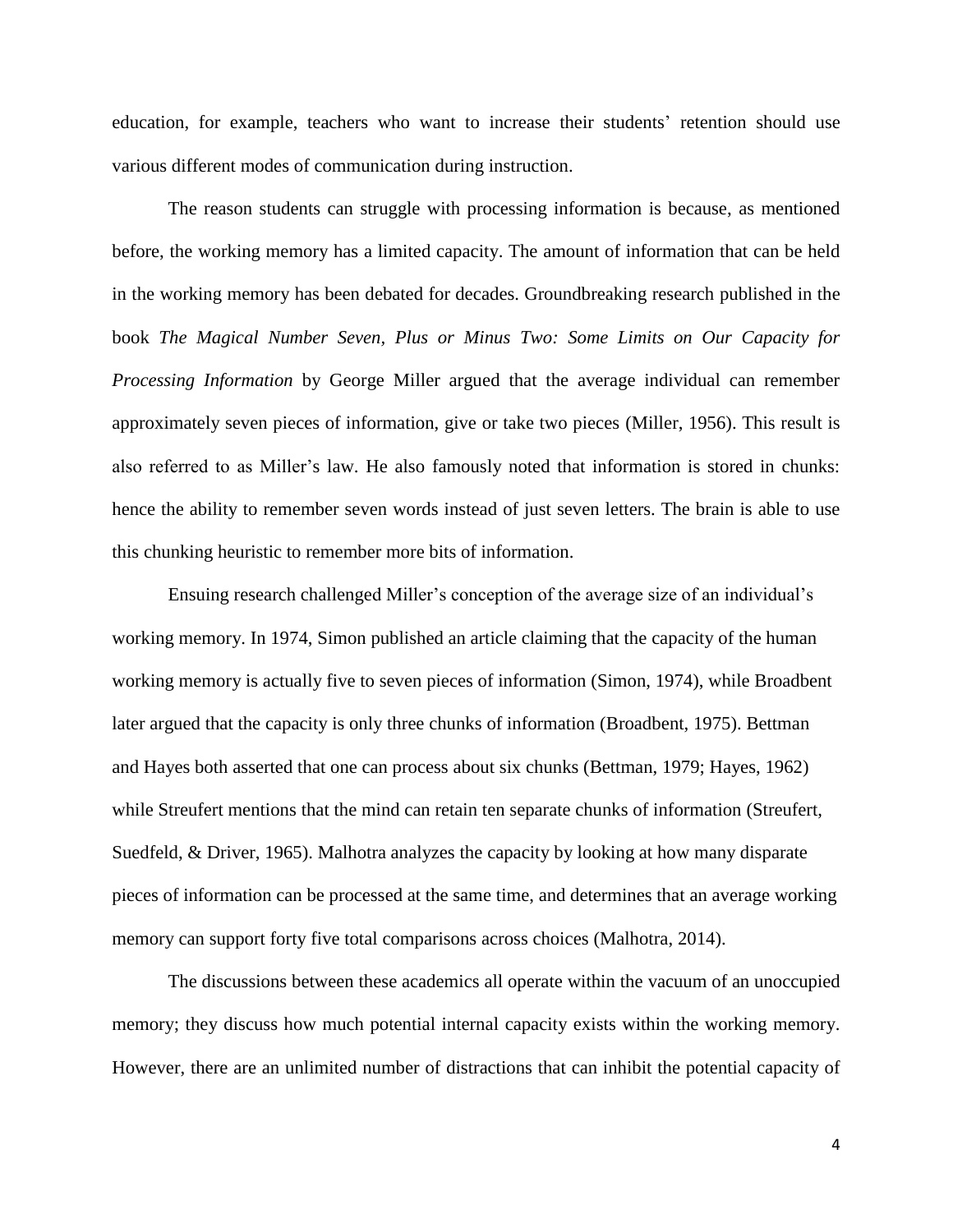the mind. Listening to music has been shown by Salamé to place a strain on the working memory (Salamé & Baddeley, 1989), while Luethi discusses how external stress can also limit the working memory capacity (Luethi, Meier, & Sandi, 2008). Sleep deprivation also has been shown to impede working memory processing capacity (Chee & Choo, 2004; Mu et al., 2005).

Cognitive load theory emerged from the conception that it would be possible to positively affect people's information processing capacities by consciously studying and manipulating external circumstances and variables. By extension, cognitive loads can also impact people's capacities to learn and make decisions. There are two main types of cognitive loads: intrinsic loads, which are triggered by the nature of the task itself, and extraneous loads, which are caused by the instruction design (Schnotz & Kürschner, 2007). For example, an intrinsic load would be the complexity of a math question on an exam while the extraneous load would be the clarity of the question instructions. Before the 1990s, cognitive load theory "almost exclusively focused on instructional designs" in the education field (Schnotz & Kürschner, 2007, page 472), but more recently it has been applied to a broader range of fields.

Given the foundations of cognitive load theory explained above, the question remains regarding what precisely is the mechanism that makes cognitive loads work. There are many lenses through which to approach this topic, and we will briefly discuss how cognitive loads manifest in various decision strategies and in affect versus cognition.

Decision strategies can be divided into two main categories: similarity-based strategies and rule-based strategies (Erickson & Kruschke, 1998; Juslin, Karlsson, & Olsson, 2008; von Helversen & Rieskamp, 2008). Similarity-based strategies superficially analyze a decision to fit it into an existing decision model, while rule-based strategies abstract a rule to make an informed, specific decision. Similarity-based strategies therefore draw on existing decision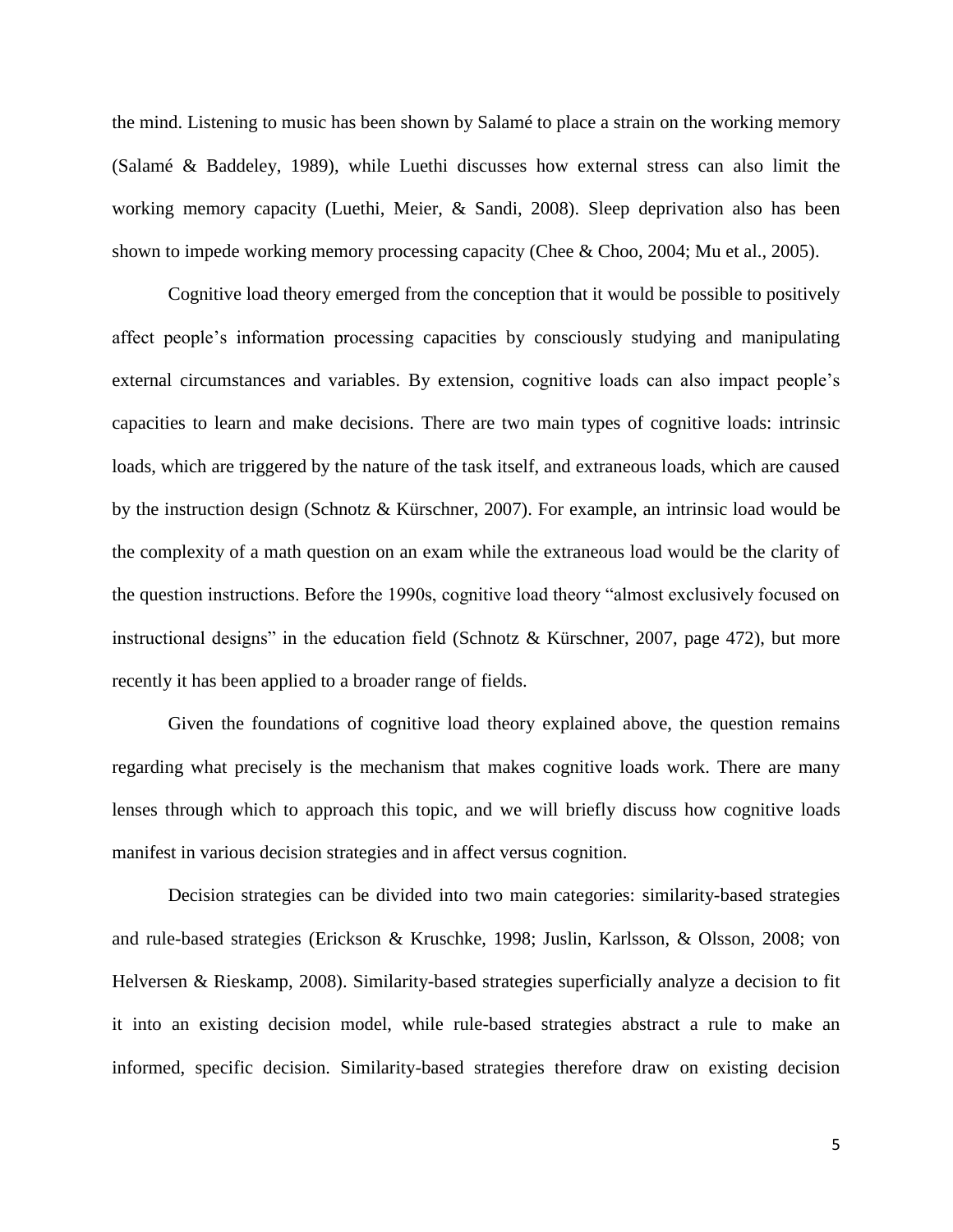frameworks, while rule-based strategies attempt to create a new particular framework. People tend to switch between these two frameworks depending on the situation (Juslin et al., 2008; von Helversen, Mata, & Olsson, 2010).

In the local subject of cognitive loads, Hoffman, von Helversen and Rieskamp describe that individuals under a cognitive load were more likely to switch to use a similarity-based strategy while individuals not under a cognitive load would dedicate more working memory to a rule-based strategy (Hoffmann, von Helversen, & Rieskamp, 2013). Their experiments show that cognitive loads made subjects less effective at tasks well-suited for rule-based strategies while cognitive loads were helpful in situations well-suited for similarity-based strategies. These results are corroborated by other research showing that decision strategies that require a high amount of working memory are less effective, and even impaired, while under a cognitive load (Beilock & Decaro, 2007; J. W. Payne, Bettman, & Johnson, n.d.; Rieskamp & Hoffrage, 2008). Thus, one mechanism through which cognitive loads have an effect is by crafting the decision strategy an individual uses in a given task.

Another framework useful in analyzing how cognitive loads work is affect and cognition during decision making. There are two large categories of decision processes of low-order affect and higher-order cognition. A similar dichotomy of two parallel systems of decision strategies with a rapid experiential process or a rational deliberate system is highlighted in Epstein's Cognitive-Experiential Self-Theory (Epstein, 1993). Zajonc proposes that affect can circumvent cognitive processes to make quick decisions (Zajonc, 1980) while Hoch and Loewenstein discuss how impulses and desires can cause consumers to make purchase decisions mindlessly without rational deliberation (Hoch & Loewenstein, 1991).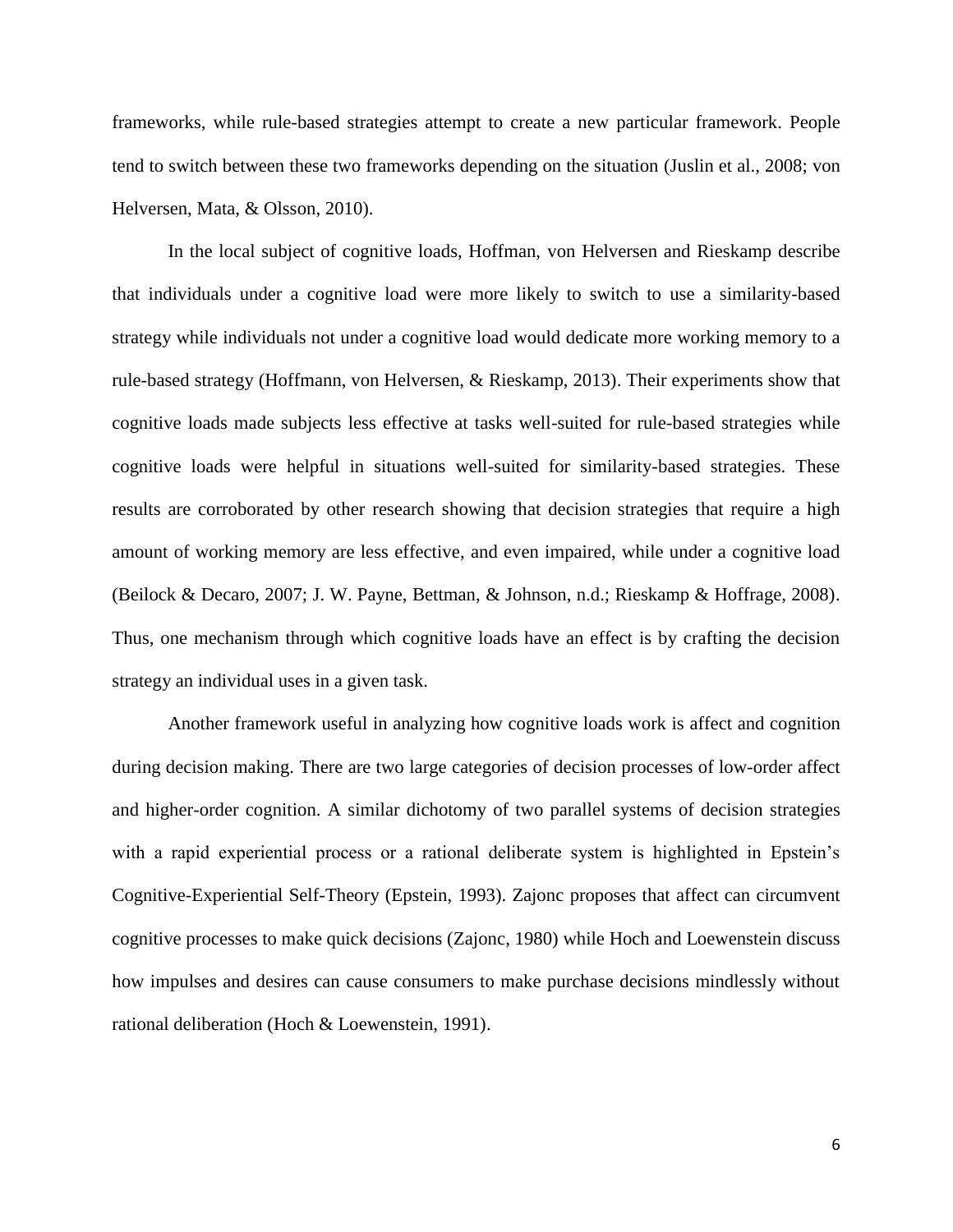Shiv and Fedorikhin researched the prevalence of these two main strategies under various degrees of cognitive load (Shiv & Fedorikhin, 2014). They describe how automatic-affective processes are relied upon when under a cognitive load, while deliberate cognitive processes are relied upon when not under a cognitive load. Their experiment highlights this concept very clearly. First, they randomly assigned participants to either be subject to a cognitive load or not. After this random assignment, the participants were presented with both chocolate cake and fruit salad. The subjects not under a cognitive load relied on their deliberate cognitive processes and rationally decided to consumer the healthier fruit salad, while the subjects under a cognitive load relied more on their automatic-affective processes and decided to eat the ostensibly less healthy chocolate cake. Shiv and Fedorikhin frame this discussion as a struggle between the mind and the heart; given an appropriate amount of cognitive bandwidth, people can make positive rational decisions and not succumb to the temptations of the heart (or stomach).

Whether it works through the mechanism of shifting decision strategies from rule-based to similarity-based or by causing more affective decisions instead of cognitive decisions, cognitive loads have a wide-reaching effect on people's actions. There are many situations in which cognitive loads seem to have a negative impact. Intuitively, Baddeley and Hitch discuss how cognitive loads severely impair the ability of one's memory to recall information (Baddeley & Hitch, 1974). As mentioned above, Shiv and Fedorikhin also showed that cognitive loads can cause individuals to make impulse purchases that the individual rationally should not purchase (Shiv & Fedorikhin, 2014).

Additionally, cognitive loads can have a deleterious impact on one's ability to lie convincingly. Vrij discusses how the action of lying requires more working memory capacity than telling the truth because lying requires one to formulate the lie, actively control one's own

7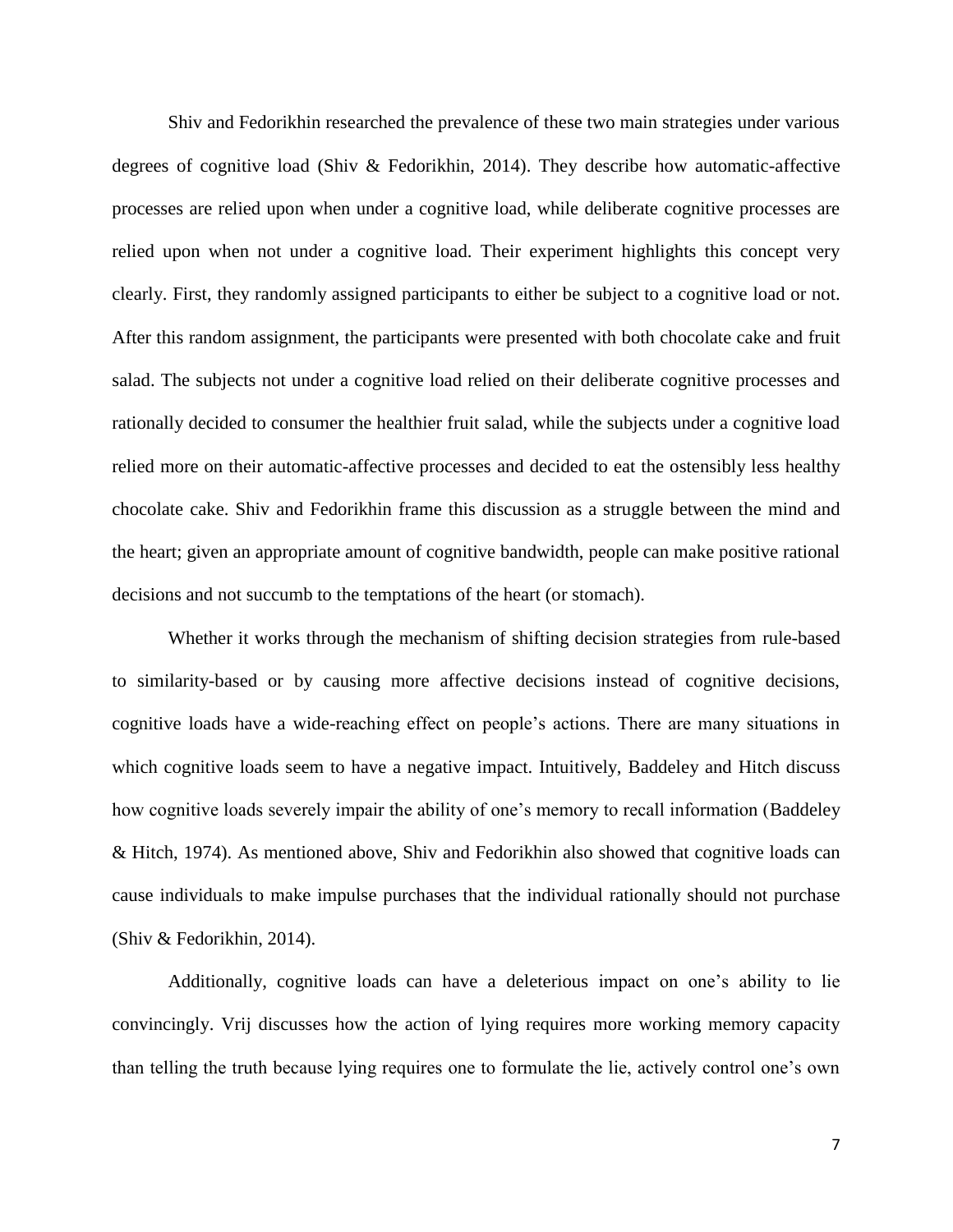body language to seem innocent, monitor the other party's body language, and suppress the truth (Vrij et al., 2008). It is thus more cognitively demanding, and Vrij's experiments show that people struggle to lie convincingly while under a cognitive load. Yogev-Seligmann shows that distractions that form a cognitive load can have negative effects on one's motor abilities (Yogev-Seligmann, Hausdorff, & Giladi, 2008) and Logie discusses how high cognitive loads can restrict one's ability to solve arithmetic math problems (Logie, Gilhooly, & Wynn, 1994). These situations all are suited for rule-based decision strategies and deliberate, cognitive processes.

However, situations exist in which deliberation can be destructive, and operating under a cognitive load can actually improve one's effectiveness at a task. Beilock observed individuals playing golf, and found that while the players' performance improved while they under a cognitive load (Beilock, Carr, MacMahon, & Starkes, 2002). The players benefited from using a similarity-based strategy; by trusting their instincts, they were able to subconsciously use their muscle memory to improve their scores. Similarly, Beilock and Decaro constructed math questions for which answers were based on simple-strategies, and found that subjects identified the simple-strategy solutions more frequently while under a cognitive load (Beilock & Decaro, 2007).

Individuals may also reap benefits from cognitive loads during emotionally-laced decisions (Drolet & Luce, 2004). In emotional decisions, people are often forced to make tradeoffs on values while making a choice, and use heuristics in order to simplify the decision (Luce, Bettman, & Payne, 1997). A frequent heuristic is to avoid the choice with the less important personal value, despite the fact that it is overall a better choice. An example of this is when buying a car. Individuals may purchase a car with good safety ratings even while all of the other product attributes (gas mileage, sticker price etc) are poor. Once a cognitive load is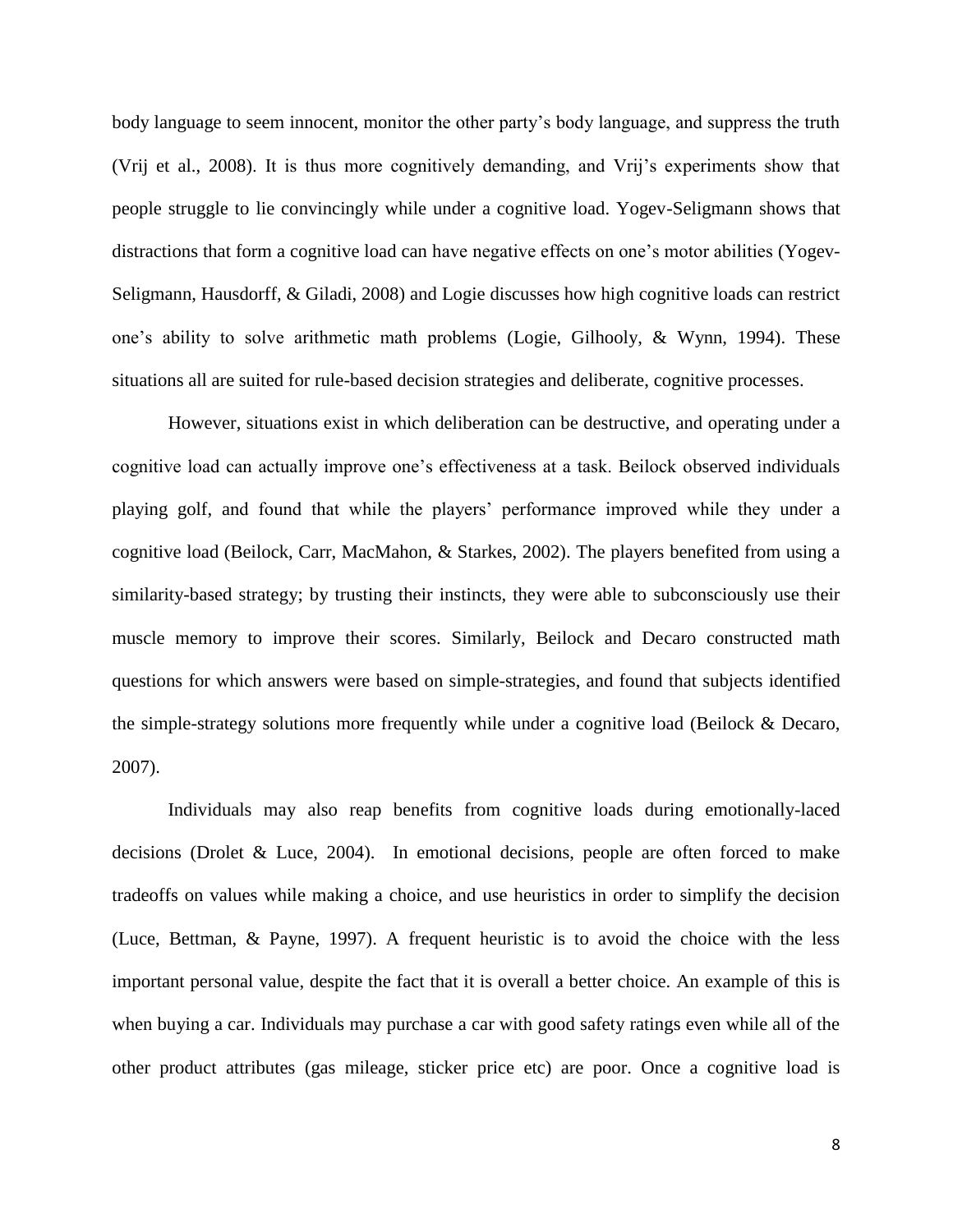introduced, though, individuals tend to "fail to appreciate the implications of ego-relevant behaviors by diverting their attention away from self-goals" (Drolet & Luce, 2004, pages 63-64). Consumers under a cognitive load will not fall prey to these avoidance behaviors surrounding emotional decisions, and will actually be able to make a more rational decision.

Given these examples of cognitive loads impacting decisions or behaviors, how does being subject to a cognitive load impact someone's level of decision regret? Is a rule-based strategy or a similarity-based strategy optimal for situations primed for regret? Similarly, is affect preferable to cognition in regret-prone decisions? In order to build a hypothesis surrounding these questions, it is first necessary to better understand the phenomenon of regret.

#### **Decision Regret:**

A common trope in modern society equates freedom and happiness. Equal and unlimited opportunity is a central part of our culture, and the ability to make impactful decisions is viewed as a foundation of democracy. More concretely, though, there is also scientific evidence that shows choice is correlated with increases in intrinsic motivation, life satisfaction, perceived control and task performance (Langer & Rodin, 1976; Rotter, 1966; Ryan & Deci, 2000; Schulz & Hanusa, 1978; Taylor & Brown, 1988). However, this mantra of more choice paralleling more happiness recently has been disputed anecdotally and scientifically to show that more choice actually reduces happiness and increases regret (Iyengar & Lepper, 2000).

Decision regret has a number of potential benefits. In a broad evolutionary sense, regret serves as a helpful trigger to alert individuals when they have made a poor choice, and thus helps them refrain from making a similar mistake in the future (Zeelenberg, 1999). Regret can thus help project people on positive trajectories for growth and success by preventing future errors.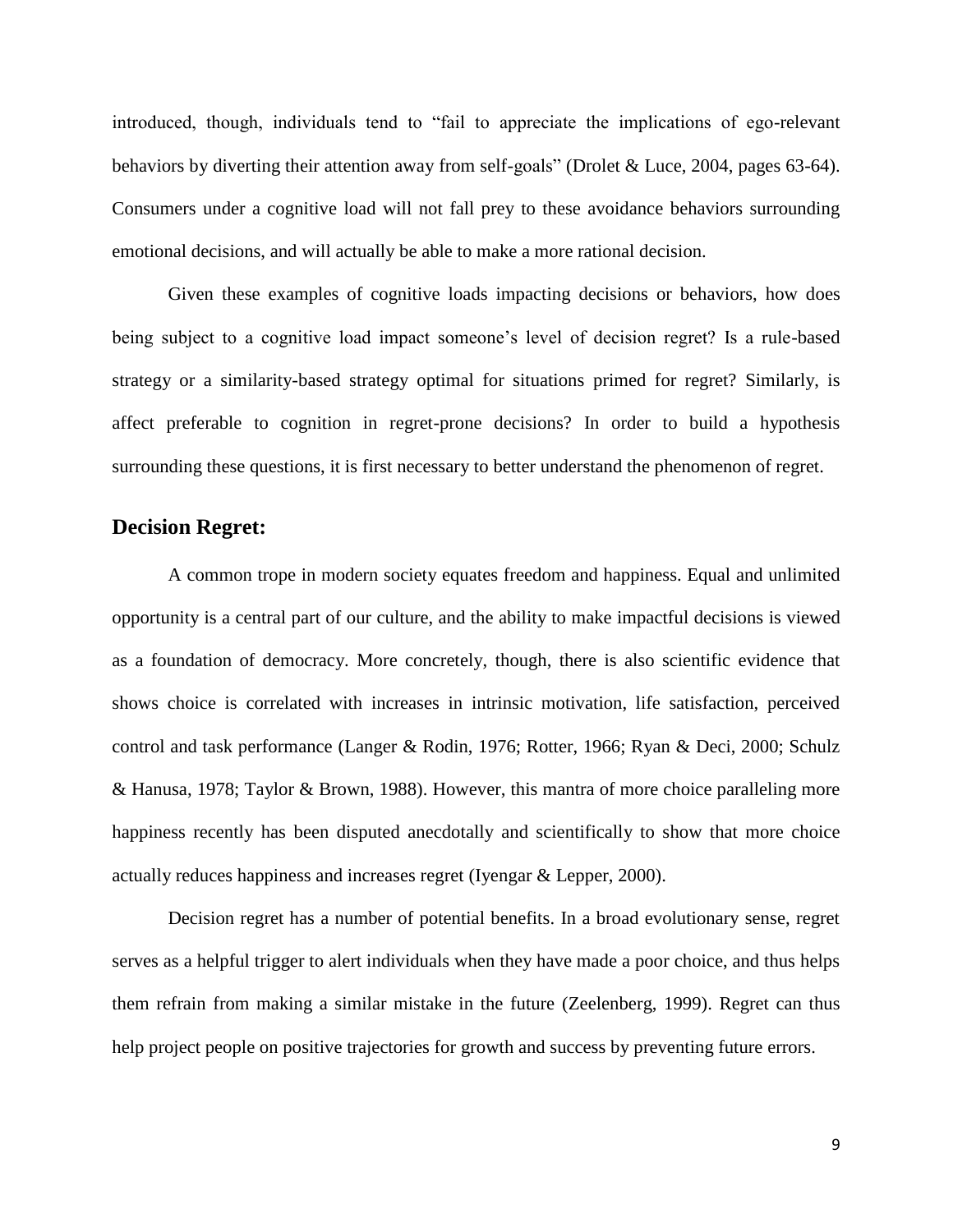Regret has also been found to improve assessments of post-choice valuation (Inman, Dyer, & Jia, 2014) and to have an inverse relationship with repurchase intent (Tsiros & Mittal, 2000). Patrick, Lancellotti & Hagtvedt, notably, show that regret of an inaction can actually serve to increase repurchase intent, furthering the conception that regret can function as a corrective motivator (Patrick, Lancellotti, & Hagtvedt, 2009). The psychological phenomenon of regret works to retroactively clarify actions and prompt self-reflection to promote more successful future decisions. Understanding precisely why and in what situations people experience regret will help people channel their regret into more productive future actions (Pieters & Zeelenberg, 2007).

There are two main actions that lead to regret: acts of omission and acts of commission. Research by Gilovich asked individuals the question "When you look back on your life to this point, what are your biggest regrets?" Regrettable failures to act constituted 63% of the regrets mentioned (Gilovich & Medvec, 1995). These acts of omission included familiar regrets of "missed educational opportunities," "missed romantic opportunities," and "not spending enough time with relatives." Foregone opportunities remain salient in the mind of individuals, prompting them to take advantage of future situations to spend time with their family or seize career opportunities.

On the other hand, acts of commission can also yield considerable regret. Kahneman and Twersky (Kahneman & Twersky, 1982) asked subjects to respond to the following prompt:

"Mr. Paul owns shares in company A. During the past year he considered switching to stock in company B, but he decided against it. He now finds out that he would have been better off by \$1,200 if he had switched to the stock of company B. Mr. George owned shares in company B. During the past year he switched to stock in company A. He now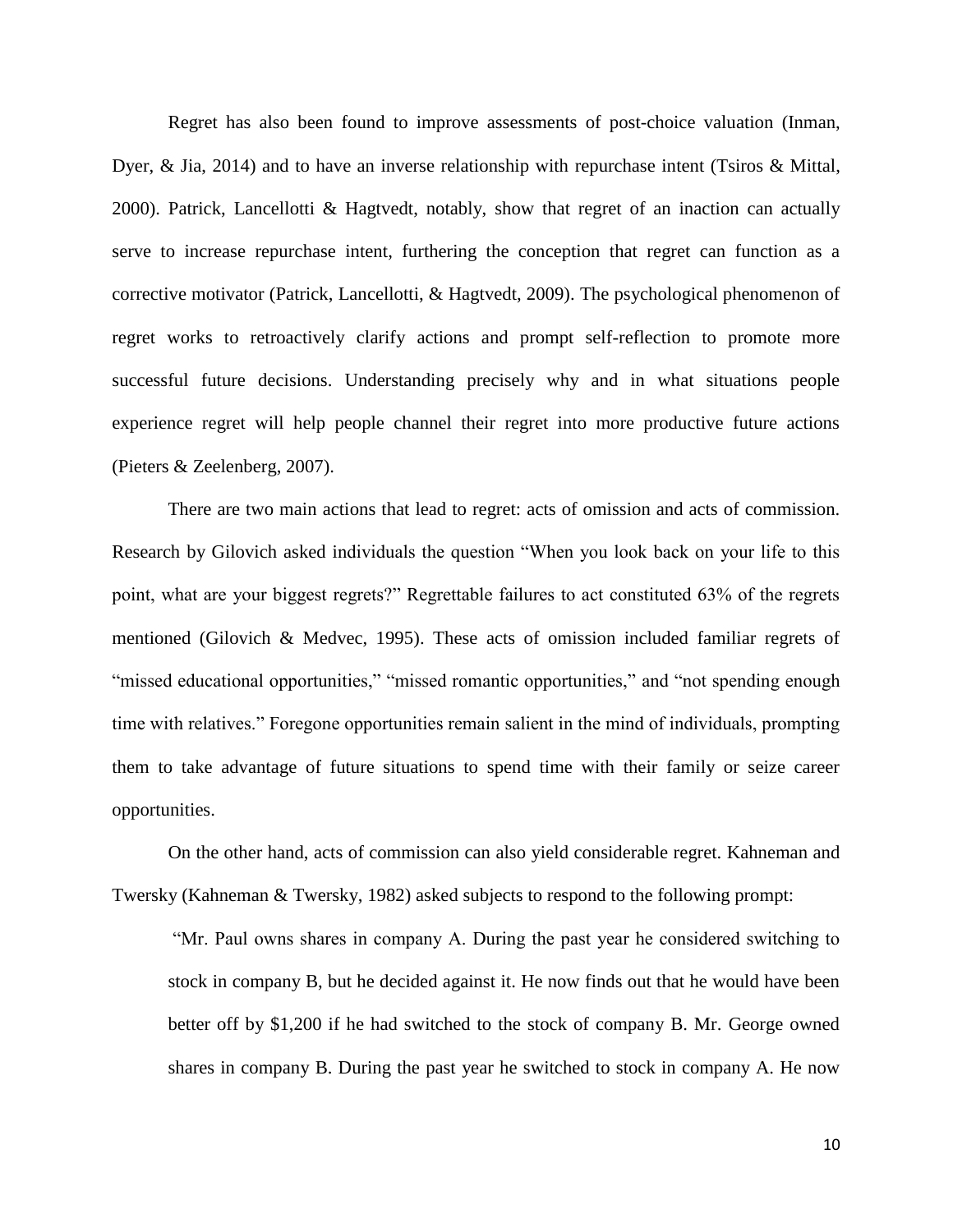finds that he would have been better off by \$1,200 if he had kept his stock in company B. Who feels greater regret?"

Predictably, 92% of respondents said that Mr. George is more regretful because he actively sold the shares in company B whereas Mr. Paul simply did not buy them. Other examples of acts of commission found by Gilovich (Gilovich & Medvec, 1995) include "I shouldn't have smoked," "I shouldn't have married so early," and "I shouldn't have stressed work so much." Both of these types of regret are causing the introspection and self-reflection mentioned by Zeelenberg above.

On a smaller scale, individuals and consumers also experience regret. Iyengar and Lepper conducted studies testing for regret in less consequential decisions like tasting chocolate or purchasing jam at a grocery store (Iyengar & Lepper, 2000). In these situations, they found that consumers experience decision regret as well as decision paralysis, when the information overload between choices actually renders an individual unable to make a decision.

Various academics discuss different psychological stimulants of regret. One strand of researchers, including Bell and Loomes & Sugden, maintains that regret is driven by counterfactual thinking (Bell, 1982; Loomes & Sugden, 1982). After a decision, an individual envisions all of the other options and says to him or herself that "I should have chosen the other, better option." Personal accountability also plays a role in causing regret (Schwartz, 2004; Schwartz et al., 2002). Upon making a poor decision, individuals internalize the blame of the mistake and say "it was my fault that I made a bad decision." By being involved in the decision process and appreciating the bad outcome of the process, individuals experience regret for their personal actions. Das and Kerr point out that both of these factors play a role in creating the regret, and discuss how analyzing the source of the regret can help individuals avoid experiencing it (Das & Kerr, 2010).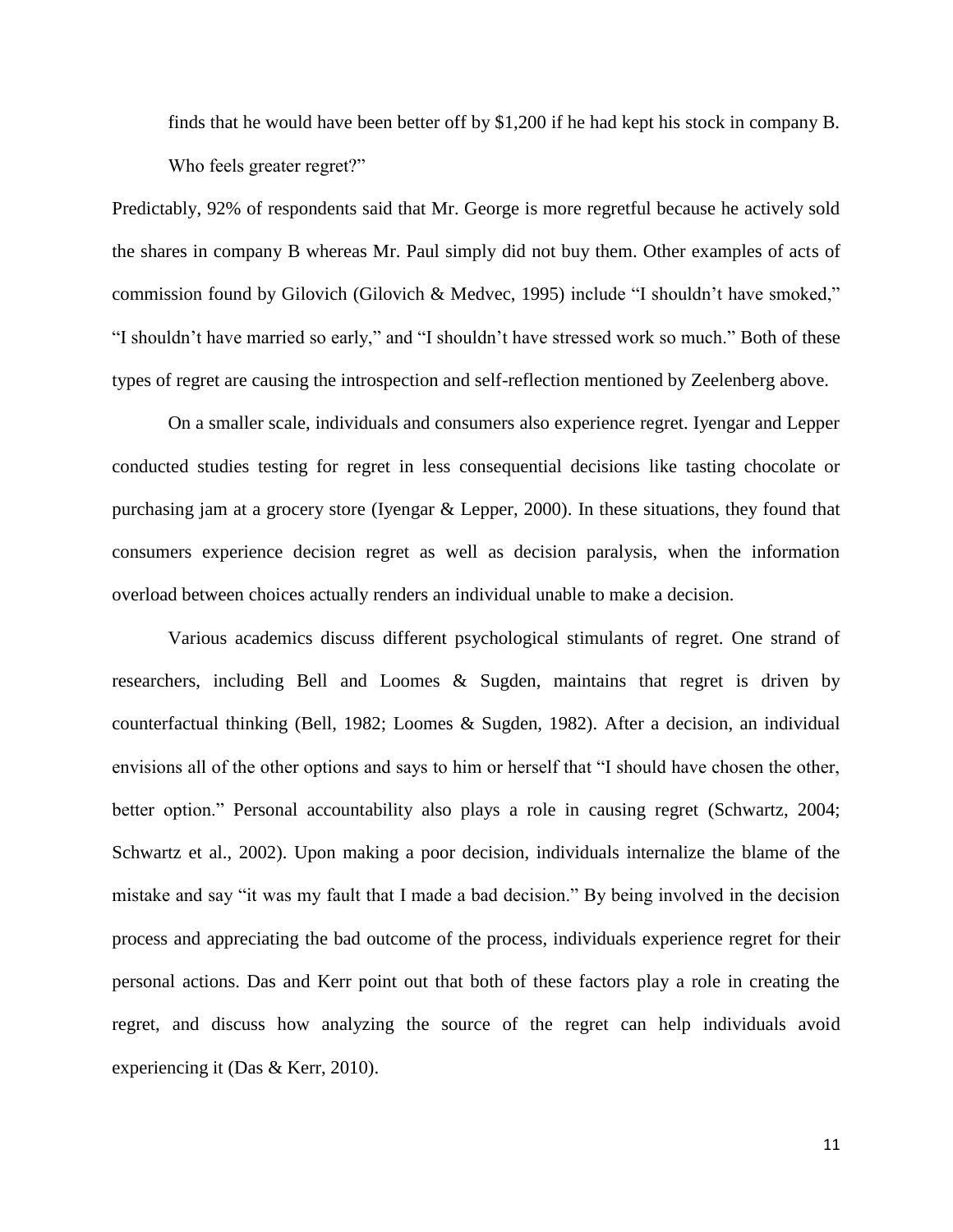The existence of regret substantiates other psychological frameworks as well. Kahneman and Miller describe how regret is a result of expectancy disconfirmation, and they note that negative disconfirmation elicits a stronger emotional response than positive disconfirmation (Kahneman, Miller, Griffin, Mcpherson, & Read, 1986). Additionally, Oliver shows that cognitive dissonance plays a role in amplifying regret (Oliver, 1997).

There are many extra-decisional factors that can affect the magnitude of decision regret. Barry Schwartz famously categorizes individuals into two types of buckets: maximizers and satisficers. According to Schwartz, maximizers are people that are focused on experiences or decisions always resulting in the absolute best outcome, whereas satisficers are focused on results being good enough (Schwartz, 2004). Under Schwartz's framework, one's personality type has a dramatic effect on the amount of regret one experiences. Maximizers tend to be unhappier and less satisfied with their choices for both of the reasons cited above: they easily construct counterfactuals about better outcomes and also heavily internalize any culpability for incorrect decisions. This leads them to be much more regretful than satisficers, who will be satisfied as long as the decision outcome is good enough.

Beyond the personality type of the individual, the choice situation itself can have dramatic implications on the extent of the regret. If a decision is made under time-stress, it can reduce the mind's information processing capability and therefore encourage bad judgments (Ariely & Zakay, 2001). Urbany points out that decisions made under uncertainty can cause people to do more intense, albeit worse, analysis, and therefore might heighten the impact of the personal accountability cause of regret (Urbany, Dickson, & Wilkie, 1989).

The size of the choice set can also directly impact the degree of the regret. Anderson explains that as the number of choices increase, the perceived differences between the various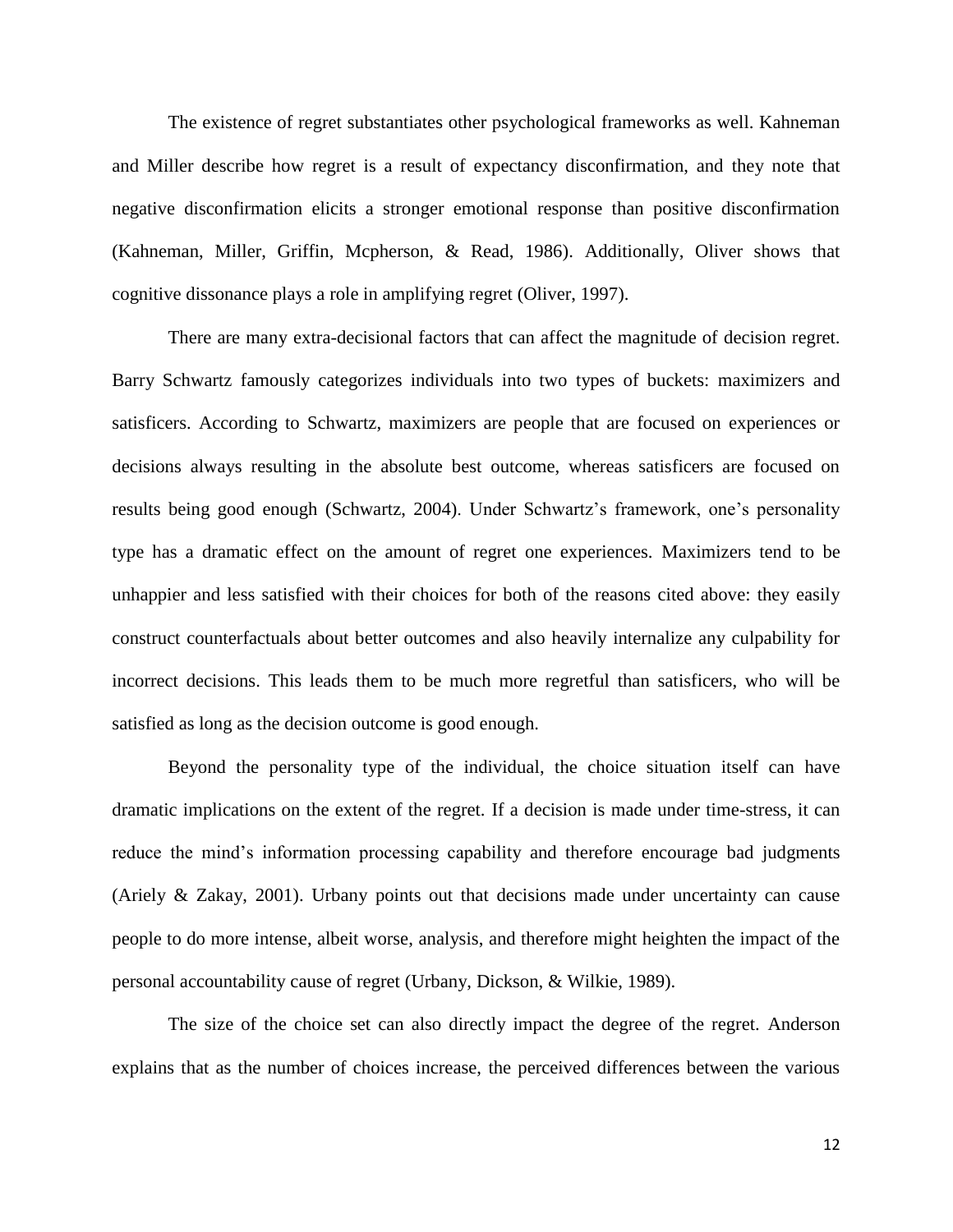choices diminish (Anderson, 2003). Thus, it becomes easier to construct post-facto counterfactuals that will increase decision regret. Schwartz similarly contends that more choices will equal more regret because the individual will have to turn down more options, thus increasing their personal responsibility for the incorrect decision (Schwartz et al., 2002). Payne argues that a larger choice set requires more effort to make a decision, and therefore makes the decision maker more vested in the decision outcome (J. Payne, 1992). Besides the size of the choice set, the structure of the choice set can also trigger feelings of regret. The placement of items within a set as well as the shared features of the item in the set can blend the differences between the various choices, and can thus trigger more counterfactual thinking after the purchase ( Houston, Sherman, & Baker 1991; Zhang & Fitzsimons, 1999).

As mentioned above, regret is useful after the decision to prevent similar mistakes in the future. But research also shows that anticipated regret can actually affect a decision before it is made. More specifically, in some situations people will make a decision based on whether they think they will experience regret in the future because of their current dilemma. This phenomenon has been highlighted in numerous cases. Anticipated regret has been documented as having a significant impact in financial decisions (Barberis, Huang, & Thaler, 2006; Muermann, Mitchell, & Volkman, 2006) as well as insurance decisions (Braun & Muermann, 2004). Additionally, it has been shown to play a role in newsvendor models (Perakis & Roels, 2008) and, as one would intuitively expect, it considerably influences decisions made at auctions (Engelbrecht-Wiggans & Katok, 2008).

#### **Synthesis of Literature and Hypothesis:**

The hypothesis for our experiment was based on the research presented above on the two topics of cognitive loads and decision regret. The two causes of regret, counterfactual thinking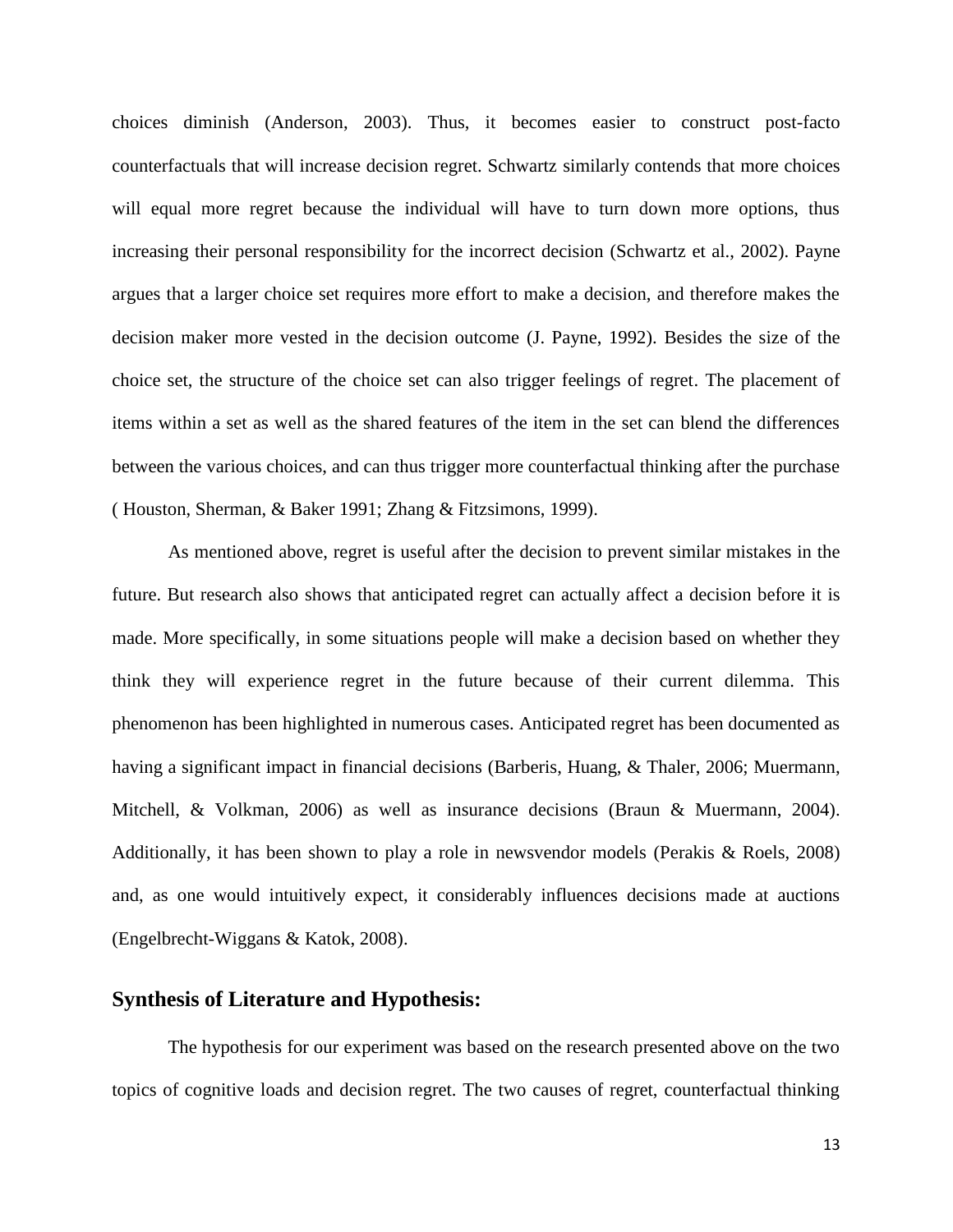and personal accountability, are only relevant given a certain amount of memory capacity. The mind can only construct counterfactuals when it has enough working memory to process the other options. Similarly, individuals will only feel accountable for a decision when they have enough working memory to cogitate and feel invested in the decision. Without the fundamental capacity to effectively process a decision, the mind will use affect or similarity-based judgments and not be as vested in the outcome.

One's working memory capacity, as mentioned above, can be constrained both internally and externally and also varies across individual and situation. Internally, the strength of one's memory in a vacuum is different for different individuals, as evidenced by the range given to Miller's claim of seven chunks, plus or minus two (Miller, 1956). Similarly, there are countless forms of distractions, some of which were mentioned above, that can restrict individual's immediate processing capacity. These distractions were shown to affect decision strategies and impact actual decisions, and that these distractions could impact levels of decision regret therefore is a real possibility. Ideally, given a more thorough understanding of the interaction, individuals can optimize their decision processes to minimize regret.

Our hypothesis is that if an individual has a limited working memory capacity during a decision, then he or she will experience less decision regret regarding the outcome of the decision. We propose this because we believe having less available working memory will lessen an individual's personal accountability during the decision process and also restrict his or her ability to construct counterfactuals triggering regret.

In order to test this hypothesis, we constructed a study in the Wharton Behavioral Labs that would search for an interaction between these two factors. We modeled our study on Iyengar & Lepper's chocolate experiment during which they tested for decision regret based on an

14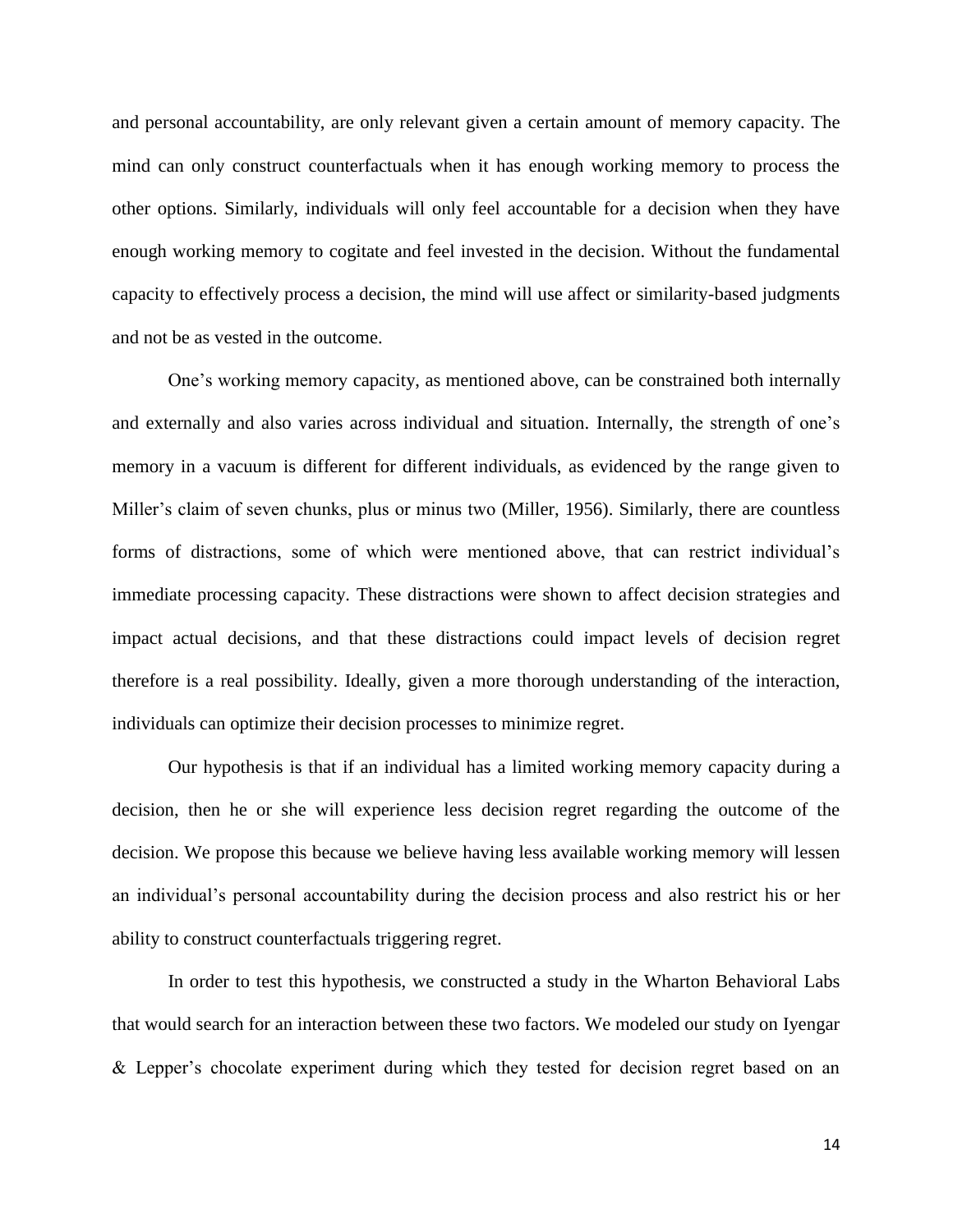extensive-choice set and a limited-choice set (Iyengar & Lepper, 2000). We then added an additional condition by randomly assigning half of the subjects a cognitive load to test for an interaction. In theory, we planned to replicate an existing regret experiment and then manipulate the results with an additional condition of a cognitive load.

#### **Method:**

254 University of Pennsylvania students participated in the study: 64 participants in the extensive-choice no cognitive load condition, 64 participants in the limited-choice no cognitive load condition, 63 participants in the extensive-choice cognitive load condition and 63 participants in the limited-choice cognitive load condition. To avoid any subject who didn't like chocolate, and would therefore skew the results of the study, participants were prescreened with questions of "Do you like chocolate?" and "How often do you eat Godiva chocolates?" If the subject responded that they did not like chocolate, or that they frequently ate Godiva chocolate, they were excluded from the study for fear of their tastes altering their behavior. 87% of the subjects, or 221 total subjects, participated through the entire study.

The questions included in the questionnaire precisely mimicked the questions in Iyengar and Lepper's study to gather similar data. All questions were answered using a 1-7 Likert scale. Participants were introduced to the study with an initial question that read "Please take a few moments to memorize the following number. You will be asked to recall this number later in the experiment, and will be compensated an additional \$1 for a correct answer." They were randomly assigned to memorize either an 8-digit number to memorize (13773478) or a 1-digit number (6).

Participants were asked "How much did you enjoy making the choice?", "Did you find it difficult to make your decision of which chocolate to pick?", and "How frustrated did you feel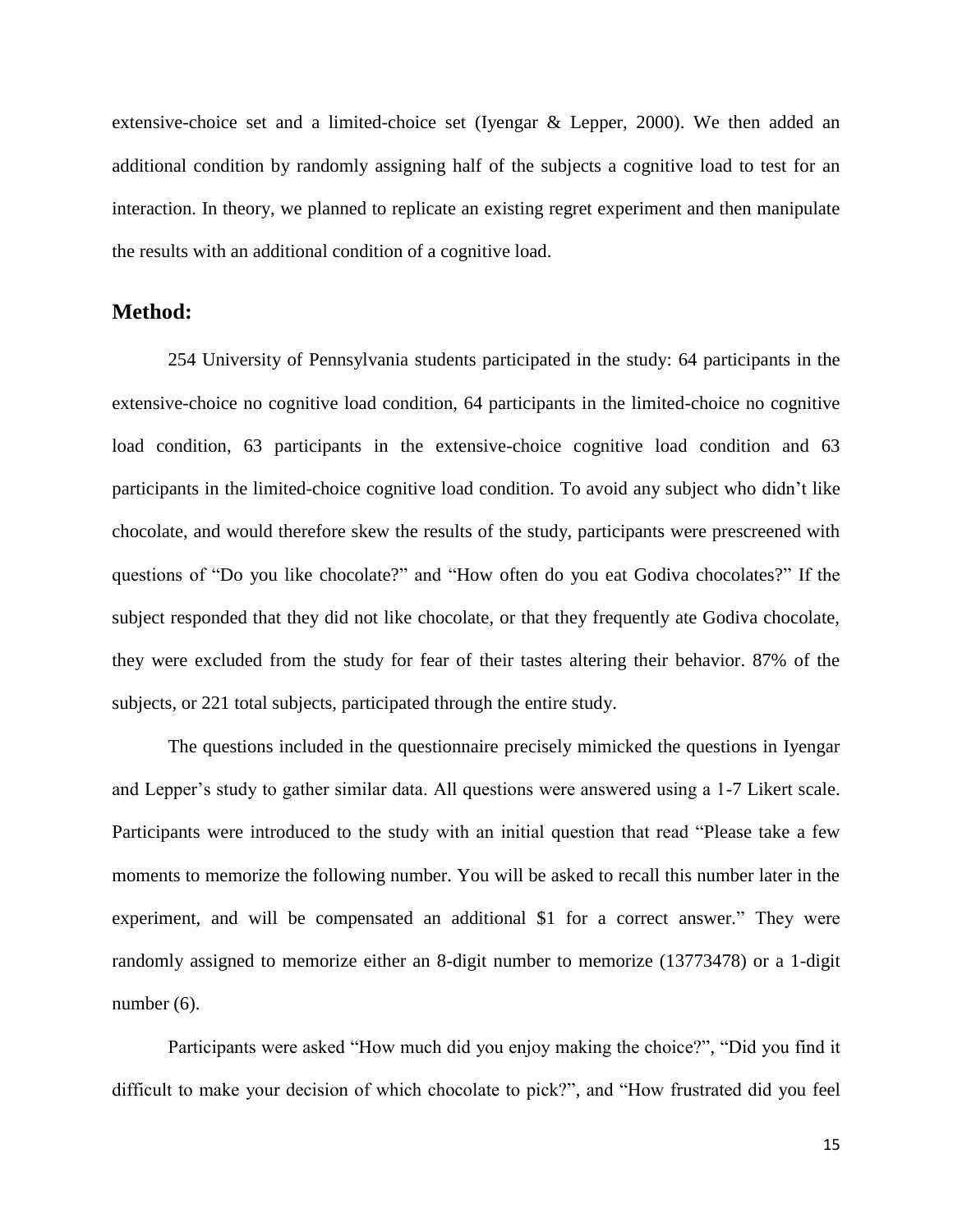when making the choice?" to determine how the subjects perceived the choice-making process. They were also asked "How satisfied to do you think you will be if you sample this chocolate?" in order to see how satisfied the subjects predicted they would be if they were allowed to sample the chocolate.

The subjects were then asked "How confident are you that this chocolate will satisfy you?" and "How confident are you that this chocolate will be among the best you've ever had?" These two questions attempted to highlight the behaviors of the subjects as satisficers acting to seek any satisfactory option or maximizers acting to optimize the very best outcome. To test the perception of the subjects regarding the decision process and whether their decision was an accurate representation of how they would normally act, the subjects were asked "Do you feel that you made a well-informed decision on the chocolate you picked?" and "Is this a chocolate that you would normally pick?"

In addition to the questions regarding the process of choosing a chocolate, the subjects were also asked about their experience tasting the chocolate itself. They were asked about their satisfaction with the chocolate, regrets about the chocolate, and their satisfaction with the number of choices presented to them. The survey included questions of "How satisfied were you with the chocolate you tasted?", "How much did you enjoy the sample you tasted?", and "How tasty was the chocolate you sampled?" Additionally, the subjects were asked "How much do you regret eating the chocolate you tasted?" and "Do you think that there were chocolates on the table that tasted much better?" Lastly, subjects were asked "When initially given the task to pick a chocolate from the display, do you think the selection should have included more kinds of chocolates?"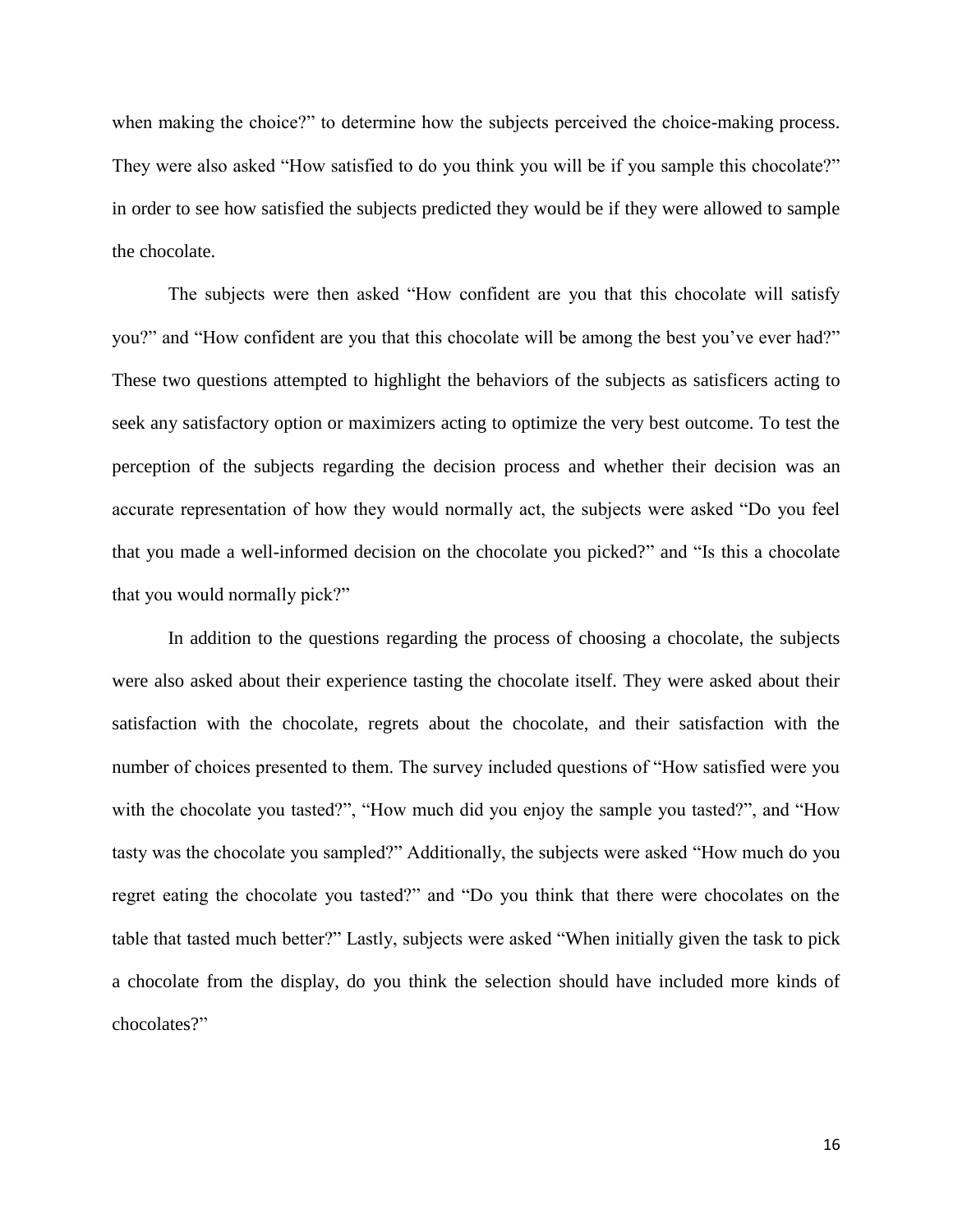#### **Procedure:**

The study was conducted in a laboratory setting at the Wharton Behavioral Labs. Participants entered the lab and were seated at a personal cubicle. They were then introduced to the experiment as a study about memory strength and consumer choices and asked to memorize either an 8-digit number (13773478) for the cognitive load condition or a 1-digit number (6) for the no cognitive load condition. They were informed that they would be asked to recall the number later in the survey, and would be given an extra \$1 if they remembered it correctly.

The participants were then shown the following vignette: "We're doing a marketing research study that examines how people select chocolates. Please raise your hand to signal the attendant to come over. Please take a look at the names of the chocolates and the chocolates themselves, and tell the attendant which one you would buy for yourself." The participants selected their chocolate from a table in the lab room. In the limited-choice condition, the 6 flavors of chocolate were set up in three rows of two types of chocolate, whereas in the extensive-choice condition the 18 flavors of chocolate were set up in three rows of six types of chocolate. In the limited-choice condition, the chocolates were rotated such that all flavors of chocolate in the extensive-choice condition also appeared in the limited-choice condition.

After the participants selected the chocolate they would theoretically taste, they completed the questions about the decision process and about their anticipated satisfaction from the chocolate. The participants were then given the chocolate they selected to taste, and answered the remaining questions on the questionnaire about their actual satisfaction with the chocolate. Lastly, the participants were relieved of their cognitive load and were asked to report the number they memorized at the beginning of the study.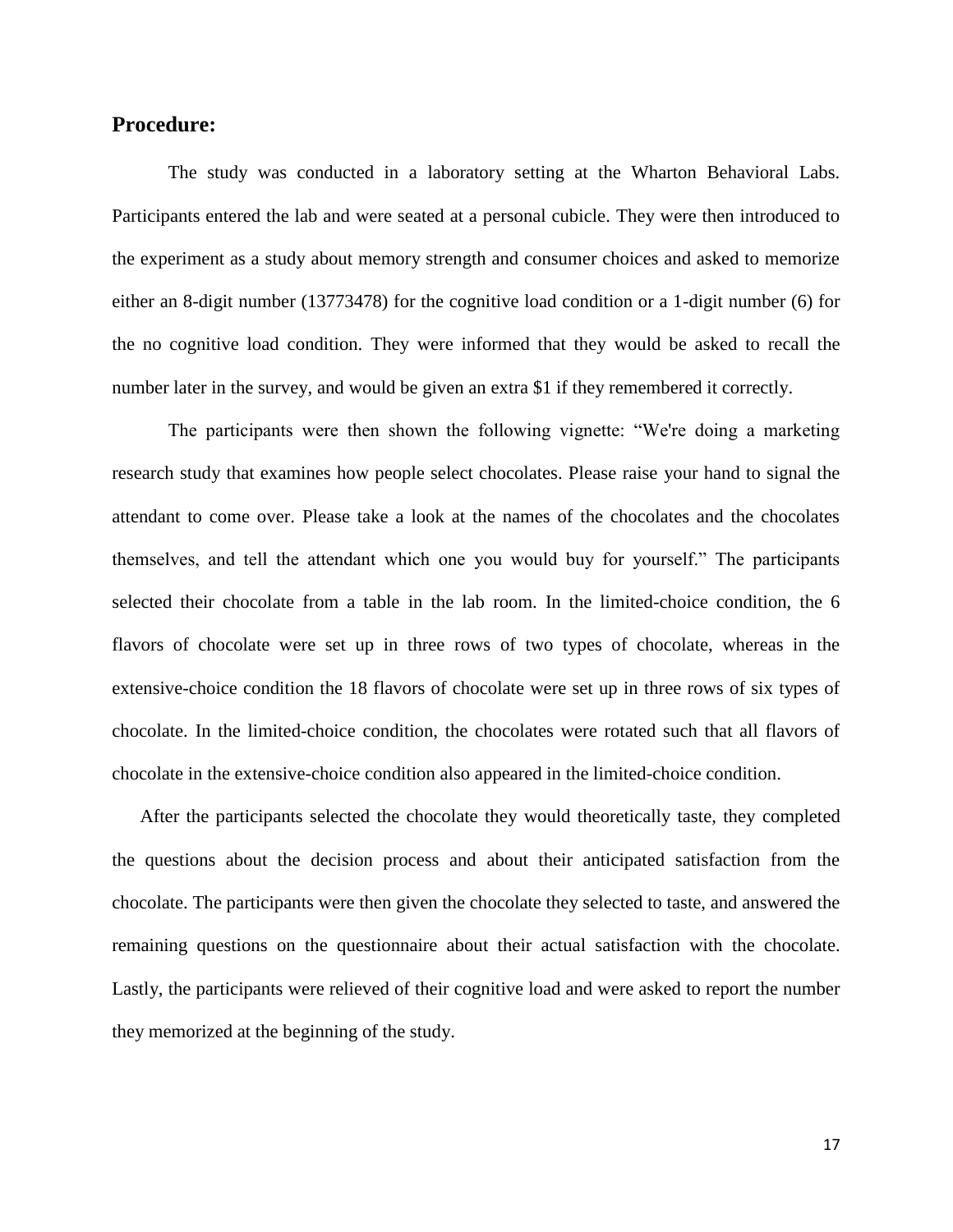#### **Results:**

The number of choices did have an effect on participants' perceptions of the study. Participants in the extensive-choice conditions said that they had "too many" choices (M=4.90,  $SD=1.28$ ) while participants in the limited-choice conditions said that the number of choices was "about right" (M=3.78, SD=1.14). This confirms that the individuals still felt overloaded despite only being presented with 18 options in the extensive-choice condition (unlike the 30 used in Iyengar and Lepper's study). The cognitive load had no significant effect on these perceptions within the choice-condition.

Similar to Iyengar and Lepper's study, the results showed that all participants were more confident that their chocolate would be satisfactory to them  $(M=5.81, SD=1.05)$  than that their chocolate selection would be among the best they had ever had  $(M=3.84, SD=1.60)$ ,  $F(1,$  $440$ )=234.83, p<.0001. Thus, the data does not show that the cognitive load or the choiceconditions promoted maximizing or satisficing behavior.

There were no significant differences between conditions about the level of anticipated satisfaction of the choice of chocolate. Similarly, there were no significant reported differences between conditions regarding how well-informed participants felt or whether this was a chocolate they would normally pick.

Participants in the extensive-choice condition (M=5.56, SD=1.17) actually enjoyed the decision process significantly more than those in the limited-choice condition (M=4.82,  $SD=1.19$ ),  $F(1, 222)=30.17$ ,  $p<0.001$ , consistent with Iyengar and Lepper's findings. Similarly, subjects in the extensive-choice condition also found the process more difficult (M=4.35, SD=1.81), (M=2.91, 1.72), F(1, 219)=35.02, p<.0001. Unlike Iyengar and Lepper's results, though, participants in this study did not find the extensive-choice condition significantly more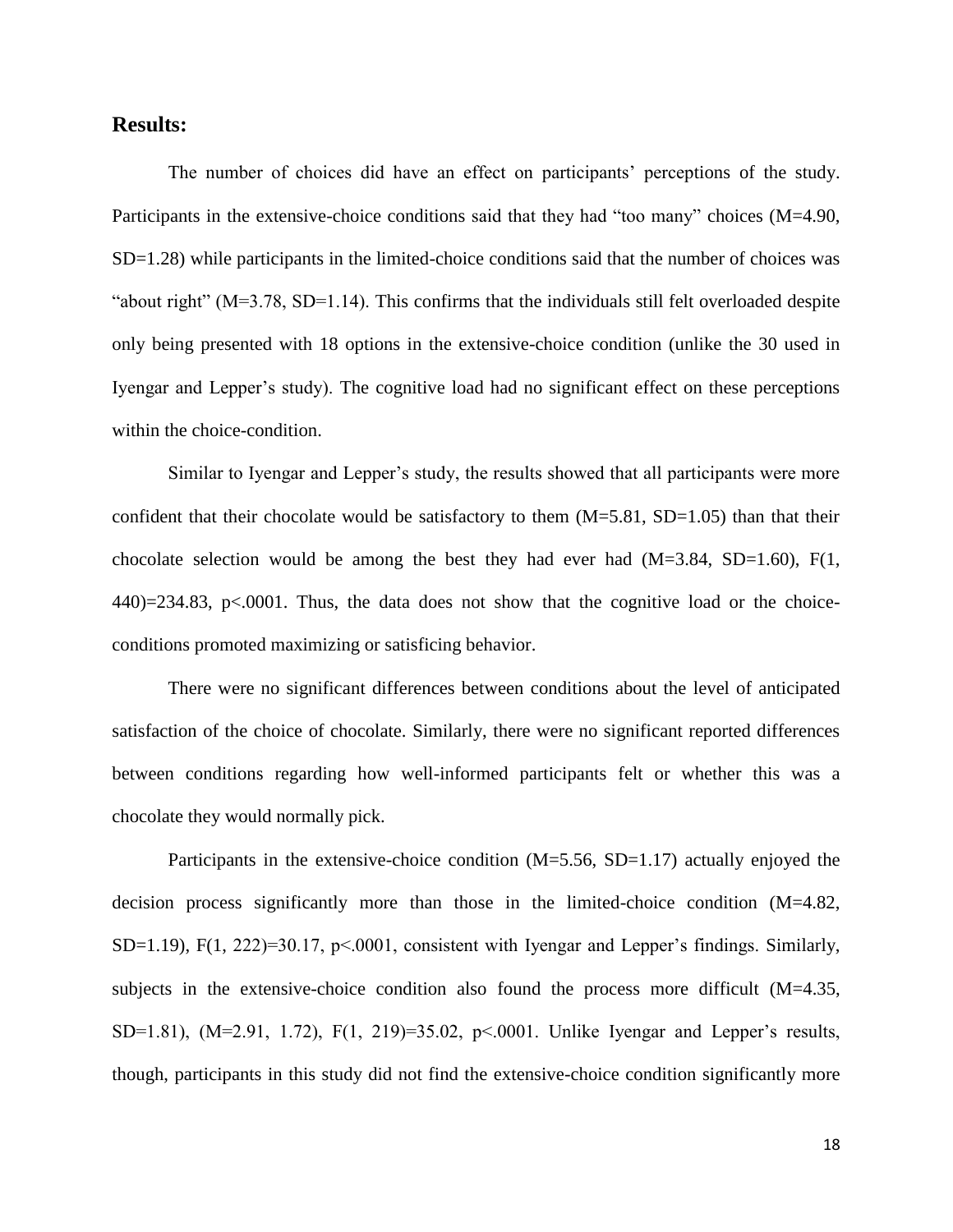frustrating (M=2.26, SD=1.52), (M=1.74, S=1.32), F(1, 219)=3.55, p= .06, *ns*. In each of these tests, the cognitive load did not have a significant impact on the participants' reports.

To determine the satisfaction and regret levels of the participants across all four conditions, we created one composite measure of satisfaction. This was done by averaging the responses to the questions regarding tastiness, enjoyment and satisfaction (r= .90, .92 and .93) post-sampling along with the responses to the two questions regarding regret  $(r=.33)$ , which were coded negatively). We then conducted ANOVA statistical tests across conditions, but found no significant differences across the cognitive load conditions or even across the extensive and limited-choice conditions.

The lack of results in support of the hypothesis can be thought about in a few ways. On the one hand, the results may simply show that there isn't a significant interaction between cognitive loads and decision regret, despite the research cited above that would seem to support the hypothesis. On the other hand, perhaps there was a flaw in the experiment that made the results insignificant.

The experiment did not trigger regret in significantly different degrees across the extensive-choice conditions and limited-choice conditions as it had in Iyengar and Lepper's original study. The cognitive load was therefore irrelevant because the base experiment was unsuccessful in eliciting testable results in the first place. This could be a flaw in experiment design, as slight modifications were made to the experiment. For example, in Iyengar and Lepper's study the subjects were led through a series of rooms at each stage in the experiment, while in this study they were seated at a cubicle for the majority of the study. Additionally, in Iyengar and Lepper's study the chocolates were presented in one row of six or five rows of six, while in this study the chocolates were presented in three rows of two or three rows of six.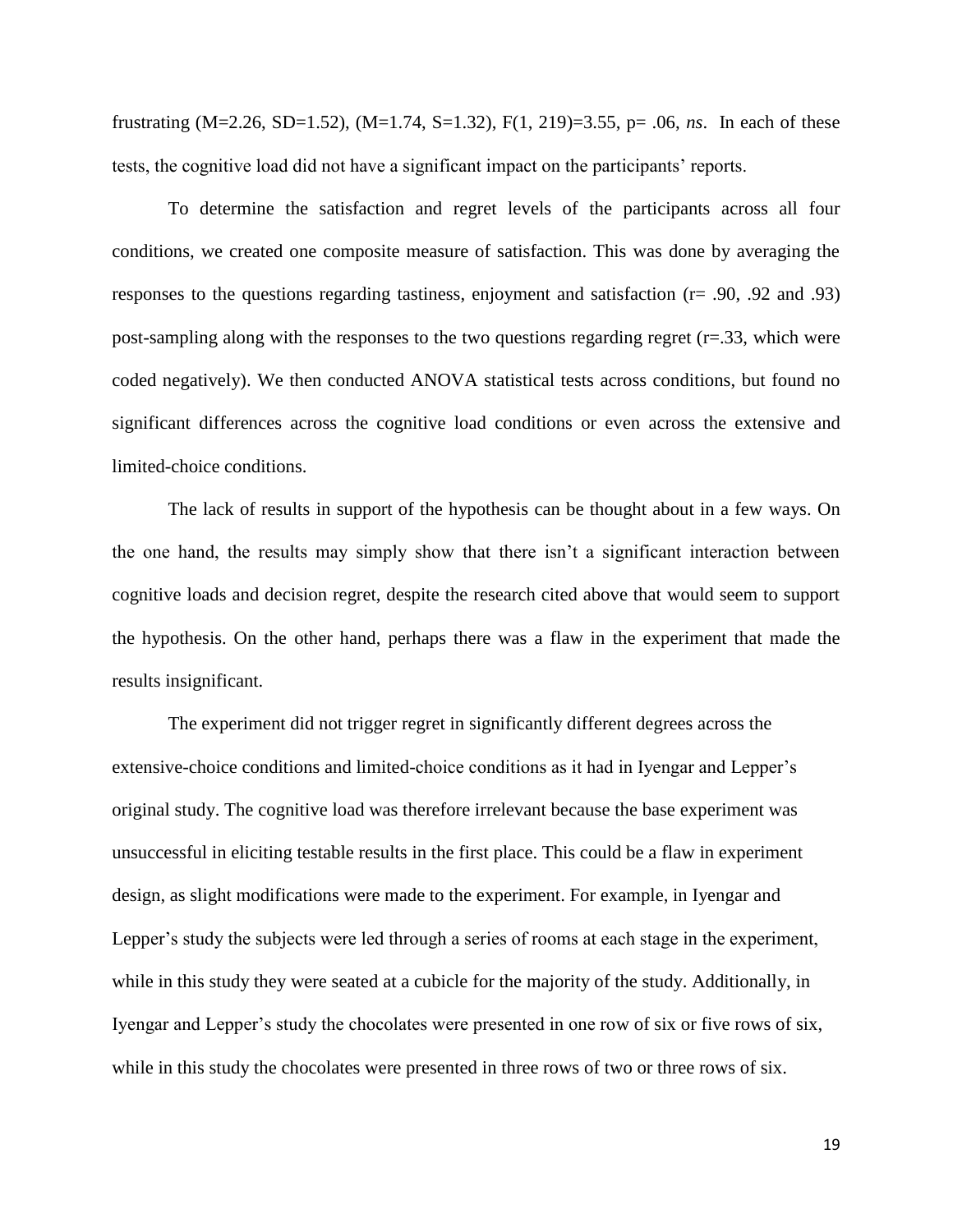Across all of the questions, the cognitive load did not have a significant impact in and of itself across the two extensive-choice conditions or across the two limited-choice conditions. This absence was particularly apparent in the final regret analysis that directly related to our hypothesis, but that might have been a function of the failure of the underlying experiment and not evidence in support of the null hypothesis. Further research is required to properly determine the extent of the interaction between cognitive loads and decision regret.

#### **Discussion and Conclusion:**

This study analyzed the existing literature on two major fields in psychology: cognitive load theory and decision regret. Cognitive load theory attempts to manipulate people's working memory capacity to perform better at particular tasks. People are often distracted or overworked, and by understanding how these cognitive loads function in relation to people's decision processes and learning abilities we can improve and optimize those situations. Scholars differ as to the internal capacity of the working memory, but all agree that there is a range of internal capacities alongside a host of external restrictions on total working memory ability.

The mechanism of a cognitive load can be thought about in two different ways. The first way cognitive loads are impactful is by shifting the mind from a rule-based decision strategy to a similarity-based strategy, which can be helpful for mindless tasks like playing golf but hurtful for complex tasks like driving. Another way cognitive loads are impactful is by promoting more affective and impulsive decision making over cognitive and deliberative decision making. This was tangibly portrayed in the experiment of the fruit salad and chocolate cake. In either framework, the cognitive load restricts the processing capacity of the mind and furthers heuristics as the best available decision strategy.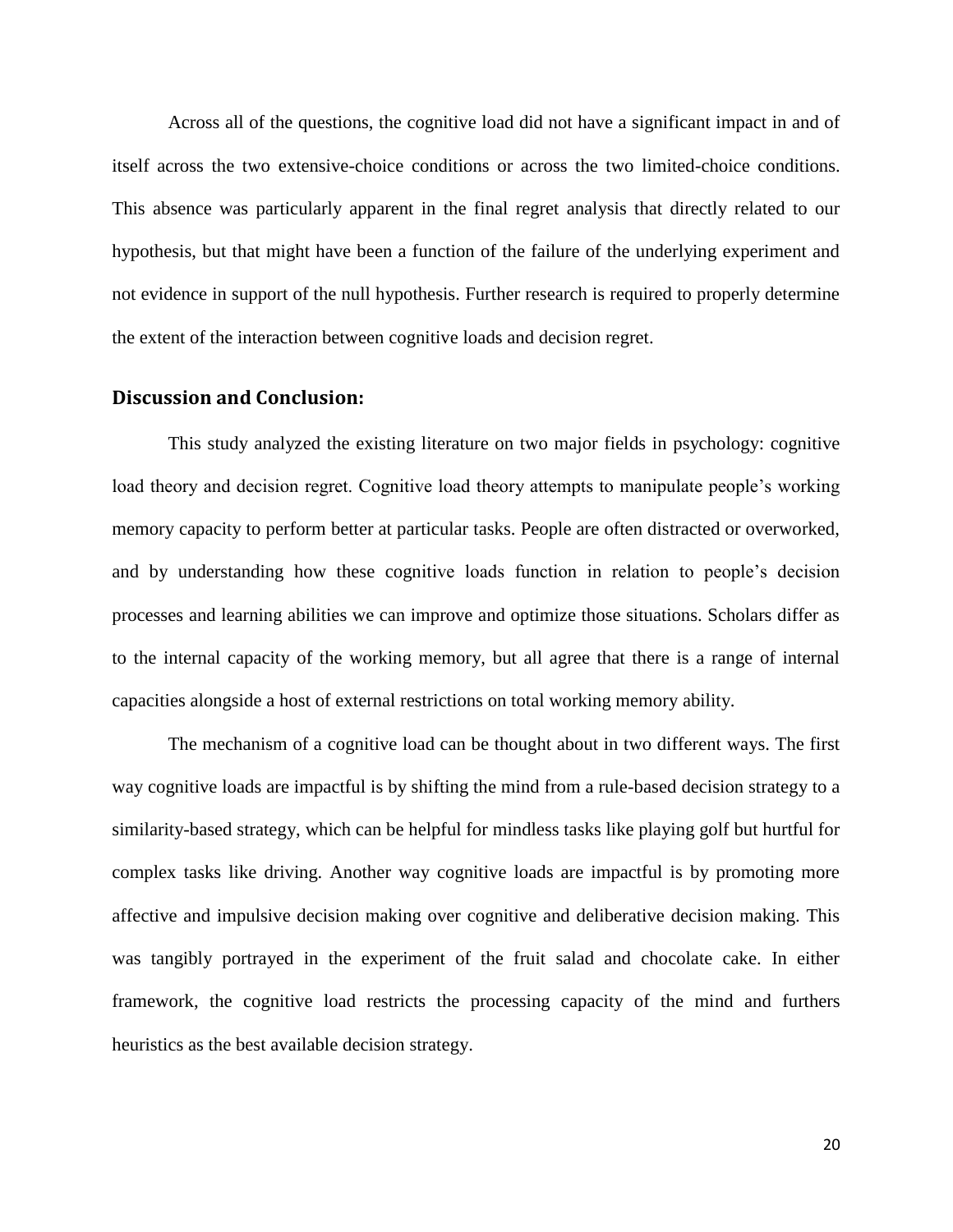At the same time, the literature surrounding decision regret is extensive as well. Regret serves an important role by forcing individuals to reflect on previous mistakes and learn not to repeat them. Regret can be triggered by both acts of omission and acts of commission, on both a large scale regarding life decisions and also a small scale regarding individual consumer purchases. The feeling of regret is triggered by both a sense of personal accountability for a poorly made decision and the ability to recall better potential outcome counterfactuals. Regret can be magnified based on time urgency, emotional situations, or the nature of the choice set.

The question we investigated in our experiment was regarding the extent of the intersection between these two fields of study. Cognitive loads have been documented to impact decision processes (by switching to similarity-based or affective judgments). How would a cognitive load impact an individual's decision regret levels? We hypothesized that because a cognitive load would distract an individual, he or she would not feel as vested in the decision and thus would not feel as personally accountable or, by extension, as regretful. Similarly, we proposed that because the individual's working memory was constrained, he or she would not be able to as easily construct counterfactuals and therefore also be less regretful.

We tested this hypothesis by modifying an existing experiment done by Iyengar and Lepper that tested decision regret and adding a condition of a cognitive load. The experiment failed to show any significant correlation between the cognitive load and other variables in the experiment, including the anticipated satisfaction, the enjoyment of the decision process, and the frustration with the process of the participants. More importantly, though, the experiment failed to show any significant correlation between the cognitive load and levels of decision regret. This could simply be a result of there being no interaction, but underlying the data it became clear that the experiment itself failed to trigger the appropriate discrepancies even while ignoring the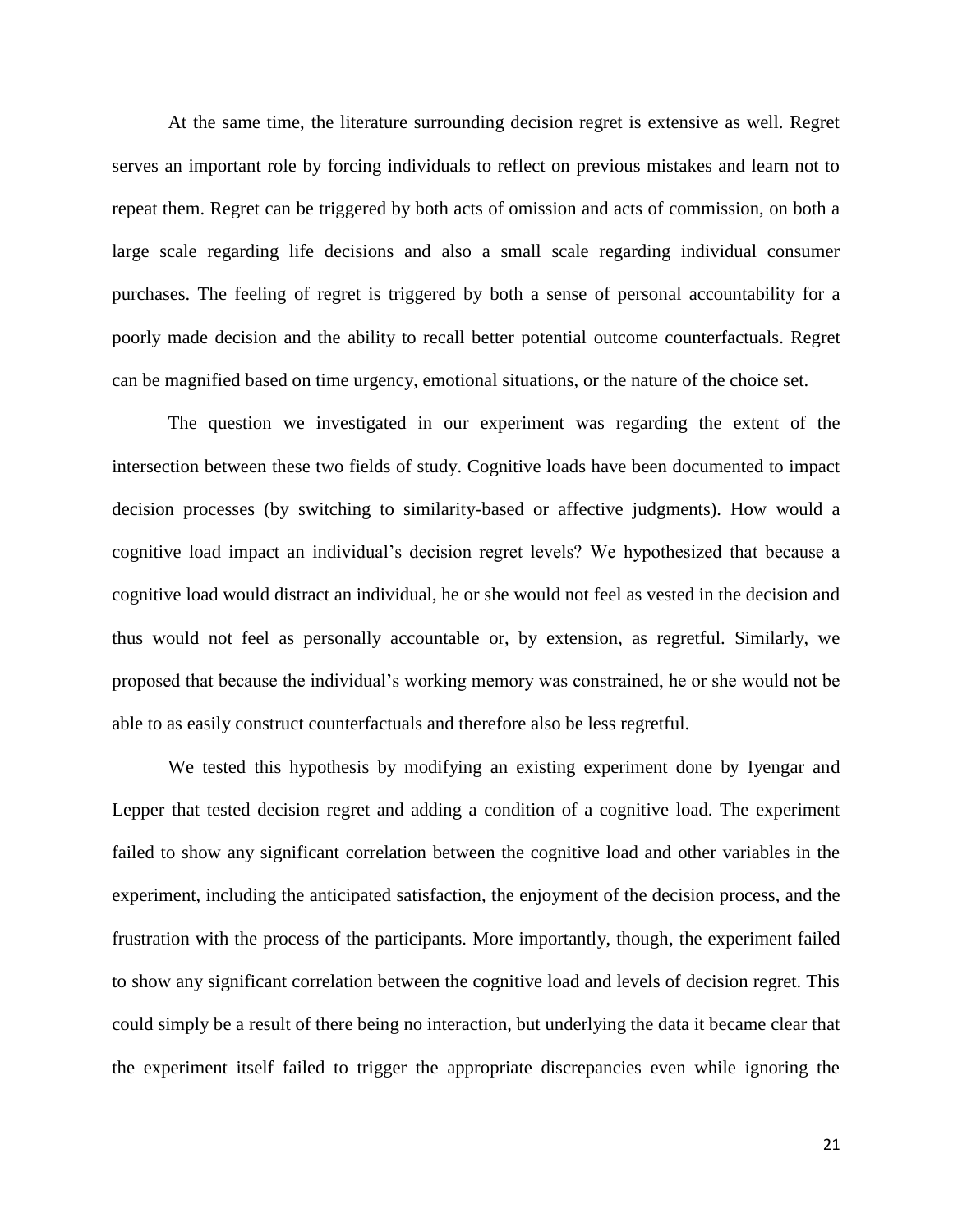cognitive load condition. The difference in regret between the extensive-choice condition and the limited-choice condition was insignificant, unlike Iyengar and Lepper's results. Given that platform, the cognitive load test was not able to prove any sort of interaction or absence thereof.

Given the demonstrated impact of cognitive loads on abstract decision strategies, we still believe intuitively that there is some connection between the two phenomena. Further research is needed to determine the extent of this connection and to determine the accuracy of the hypothesis presented above. Critical to the success of said research is a baseline experiment that triggers discernible regret across conditions.

We presented the sentiment that consumers equate freedom with happiness, and that recent research has served to debunk this myth by showing psychologically how more choices can create more decision regret. On a philosophical note, this idea of the tyranny of freedom is echoed by Isaiah Berlin (Berlin, 1958). In his work *Two Concepts of Liberty*, he discusses the difference between positive and negative liberty: positive liberty (or positive freedom) is the ability to choose what one wishes according to one's capabilities, while negative liberty (or negative freedom) is the autonomy to choose what one wishes free of external constraints. The idea that freedom equals happiness is assuming a particular type of freedom; specifically, it is assuming negative freedom from any constraints. This manifests itself in unlimited options in any decision, but also, as we have seen, in higher levels of decision regret. Perhaps by promoting a broader definition of freedom as positive liberty, individuals will recognize that true freedom lies in our ability to choose, not in the external limits set on our choices. Limits are not inherently bad, and can actually serve a real function by reducing our decision regret. By shifting our focus to a positive definition of freedom and choice we can create a more satisfied culture and society.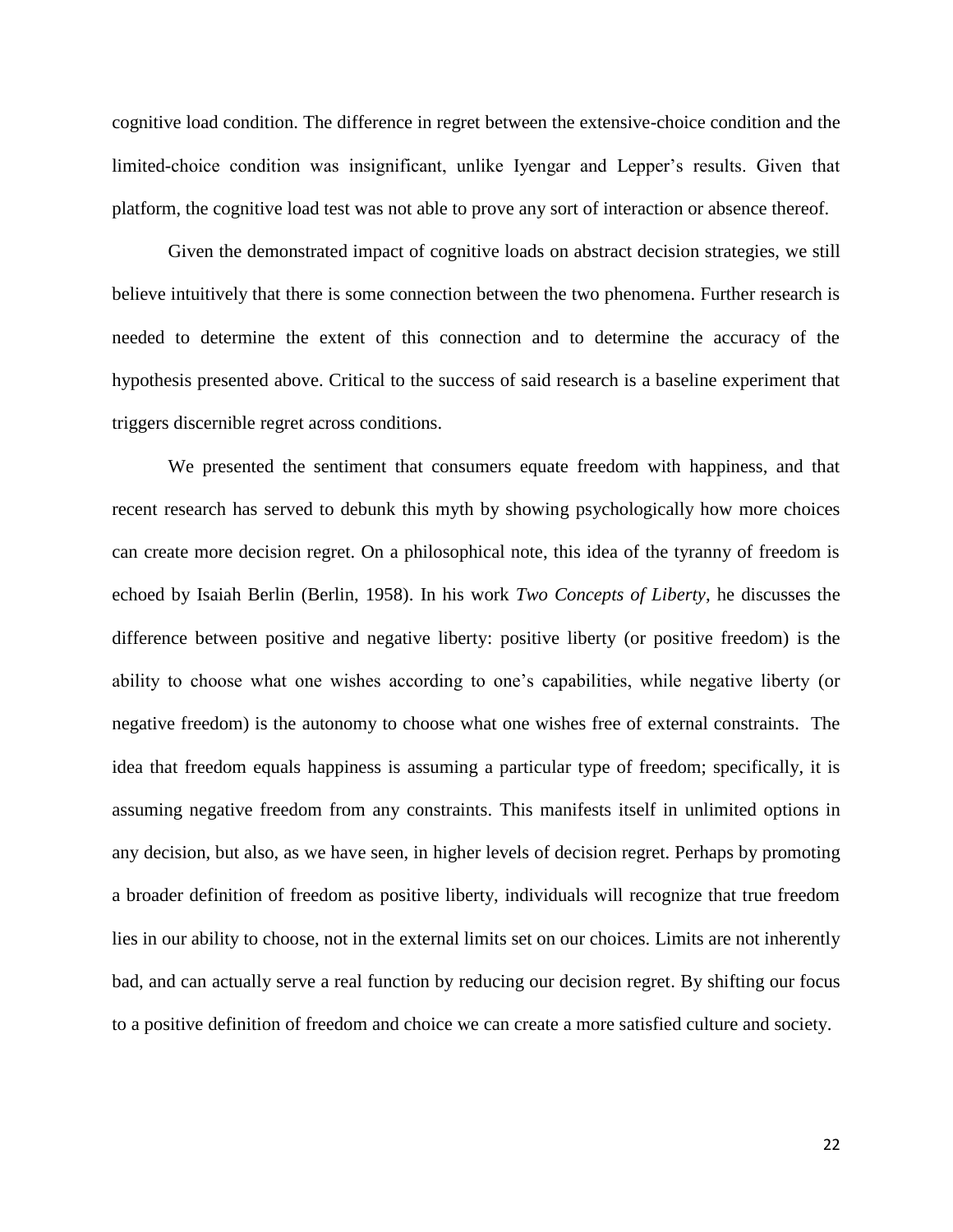#### **References:**

- Anderson, C. J. (2003). The psychology of doing nothing: Forms of decision avoidance result from reason and emotion. *Psychological Bulletin*, *129*(1), 139–167. doi:10.1037/0033- 2909.129.1.139
- Ariely, D., & Zakay, D. (2001). A timely account of the role of duration in decision making. *Acta Psychologica*, *108*, 187–207. doi:10.1016/S0001-6918(01)00034-8
- Baddeley, a., Logie, R., Bressi, S., Sala, S. Della, & Spinnler, H. (1986). Dementia and working memory. *The Quarterly Journal of Experimental Psychology Section A*, *38*(4), 603–618. doi:10.1080/14640748608401616
- Barberis, N., Huang, M., & Thaler, R. H. (2006). Individual Preferences, Monetary Gambles, and Stock Market Participation: A Case for Narrow Framing. *American Economic Review*. doi:10.1257/aer.96.4.1069
- Beilock, S. L., Carr, T. H., MacMahon, C., & Starkes, J. L. (2002). When paying attention becomes counterproductive: Impact of divided versus skill-focused attention on novice and experienced performance of sensorimotor skills. *Journal of Experimental Psychology: Applied*, *8*(1), 6–16. doi:10.1037//1076-898X.8.1.6
- Beilock, S. L., & Decaro, M. S. (2007). From poor performance to success under stress: working memory, strategy selection, and mathematical problem solving under pressure. *Journal of Experimental Psychology. Learning, Memory, and Cognition*, *33*(6), 983–998. doi:10.1037/0278-7393.33.6.983
- Bell, D. (1982). Regret in Decision Making under Uncertainty. *Operations Research*, *30*(5), 961–981.
- Berlin, I. (1958). Two Concepts of Liberty.pdf.
- Braun, M., & Muermann, A. (2004). The Impact of Regret on the Demand for Insurance. *Journal of Risk & Insurance*, *71*, 737–767. doi:10.1111/j.0022-4367.2004.00110.x
- Chee, M. W. L., & Choo, W. C. (2004). Functional imaging of working memory after 24 hr of total sleep deprivation. *The Journal of Neuroscience : The Official Journal of the Society for Neuroscience*, *24*(19), 4560–7. doi:10.1523/JNEUROSCI.0007-04.2004
- Craik, F. I. M., & Watkins, M. J. (1973). The role of rehearsal in short-term memory. *Journal of Verbal Learning and Verbal Behavior*, *12*(6), 599–607. doi:10.1016/S0022-5371(73)80039- 8
- Das, N., & Kerr, A. H. (2010). "Woulda, Coulda, Shoulda": A Conceptual Examination of the Sources of Postpurchase Regret. *The Journal of Marketing Theory and Practice*, *18*(2), 171–180. doi:10.2753/MTP1069-6679180205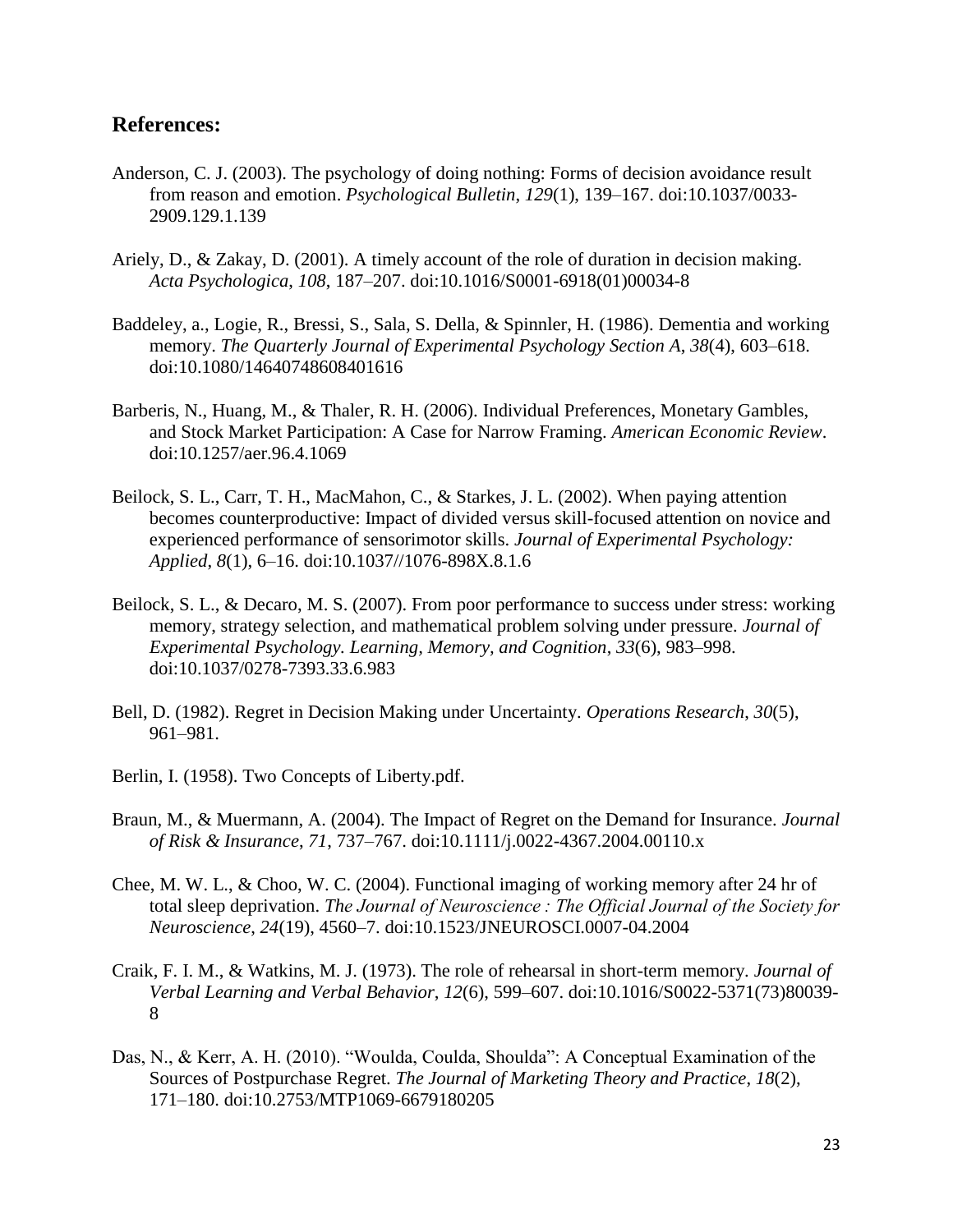Drolet, A., & Luce, M. F. (2004). The Rationalizing Effects of Cognitive Load on, *31*(1), 63–77.

- Engelbrecht-Wiggans, R., & Katok, E. (2008). Regret and Feedback Information in First-Price Sealed-Bid Auctions. *Management Science*, *54*(4), 808–819. doi:10.1287/mnsc.1070.0806
- Erickson, M. a, & Kruschke, J. K. (1998). Rules and exemplars in category learning. *Journal of Experimental Psychology. General*, *127*(2), 107–40. Retrieved from http://www.ncbi.nlm.nih.gov/pubmed/9622910
- Gilovich, T., & Medvec, V. H. (1995). The experience of regret: what, when, and why. *Psychological Review*, *102*(2), 379–395.
- Hoch, S. J., & Loewenstein, G. F. (1991). Time-Inconsistent Preferences and Consumer Self-Control Time-inconsistent Preferences and Consumer Self-Control.
- Hoffmann, J. a, von Helversen, B., & Rieskamp, J. (2013). Deliberation's blindsight: how cognitive load can improve judgments. *Psychological Science*, *24*(6), 869–79. doi:10.1177/0956797612463581
- Inman, J. J., Dyer, J. S., & Jia, J. (2014). Generalized Utility Model of on and Disappointment Regret Effects Valuation, *16*(2), 97–111.
- Iyengar, S. S., & Lepper, M. R. (2000). When choice is demotivating: can one desire too much of a good thing? *Journal of Personality and Social Psychology*, *79*(6), 995–1006.
- Juslin, P., Karlsson, L., & Olsson, H. (2008). Information integration in multiple cue judgment: a division of labor hypothesis. *Cognition*, *106*(1), 259–98. doi:10.1016/j.cognition.2007.02.003
- Kahneman, D., Miller, D. T., Griffin, D., Mcpherson, L., & Read, D. (1986). Norm Theory : Comparing Reality to Its Alternatives. *Psychological Review*, *93*(2), 136–153.
- Langer, E. J., & Rodin, J. (1976). The effects of choice and enhanced personal responsibility for the aged: a field experiment in an institutional setting. *Journal of Personality and Social Psychology*, *34*(2), 191–8. Retrieved from http://www.ncbi.nlm.nih.gov/pubmed/1011073
- Logie, R. H., Gilhooly, K. J., & Wynn, V. (1994). Counting on working memory in arithmetic problem solving. *Memory & Cognition*, *22*(4), 395–410. Retrieved from http://www.ncbi.nlm.nih.gov/pubmed/7934946
- Loomes, G., & Sugden, R. (1982). Regret Theory: An Alternative Theory of Rational Choice Under Uncertainty. *The Economic Journal*, *92*(368), 805–824.
- Luce, M. F., Bettman, J. R., & Payne, J. W. (1997). Choice processing in emotionally difficult decisions. *Journal of Experimental Psychology. Learning, Memory, and Cognition*, *23*(2), 384–405. Retrieved from http://www.ncbi.nlm.nih.gov/pubmed/9080010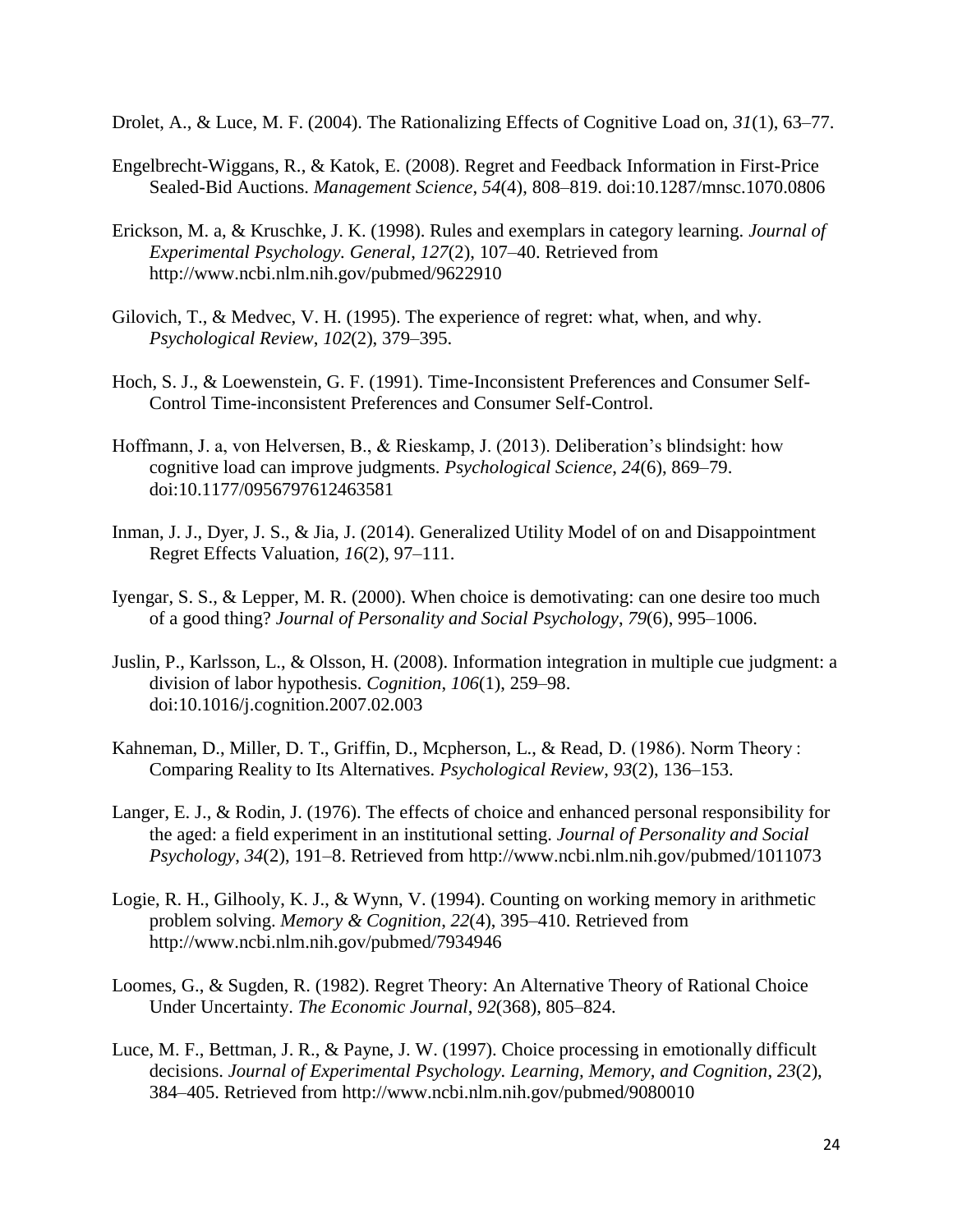- Luethi, M., Meier, B., & Sandi, C. (2008). Stress effects on working memory, explicit memory, and implicit memory for neutral and emotional stimuli in healthy men. *Frontiers in Behavioral Neuroscience*, *2*(January), 5. doi:10.3389/neuro.08.005.2008
- Malhotra, N. K. (2014). Information Load and Consumer Decision Making, *8*(4), 419–430.
- Miller, G. A. (1956). THE MAGICAL NUMBER SEVEN , PLUS OR MINUS TWO :, *63*(1).
- Mu, Q., Nahas, Z., Johnson, K. a, Yamanaka, K., Mishory, A., Koola, J., … George, M. S. (2005). Decreased cortical response to verbal working memory following sleep deprivation. *Sleep*, *28*(1), 55–67. Retrieved from http://www.ncbi.nlm.nih.gov/pubmed/15700721
- Muermann, A., Mitchell, O. S., & Volkman, J. M. (2006). Regret, portfolio choice, and guarantees in defined contribution schemes. *Insurance: Mathematics and Economics*, *39*, 219–229. doi:10.1016/j.insmatheco.2006.02.006
- Oliver, R. L. (1997). *Satisfaction: A Behavioral Perspective on the Consumer*. *Journal of Consumer Marketing* (Vol. 14, p. 448). doi:10.1139/h11-134
- Patrick, V. M., Lancellotti, M., & Hagtvedt, H. (2009). Getting a second chance: the role of imagery in the influence of inaction regret on behavioral intent. *Journal of the Academy of Marketing Science*, *37*(2), 181–190. doi:10.1007/s11747-008-0119-8
- Payne, J. (1992). Behavioral Decision Research: A Constructive Processing Perspective. *Annual Review of Psychology*. doi:10.1146/annurev.psych.43.1.87
- Payne, J. W., Bettman, R., & Johnson, E. J. (n.d.). The adaptive decision maker (pp. 20–33). Cambridge University Press.
- Perakis, G., & Roels, G. (2008). Regret in the Newsvendor Model with Partial Information. *Operations Research*, *56*(1), 188–203. doi:10.1287/opre.1070.0486
- Peterson, L. R., & Peterson, M. J. (1959). Journal of Experimental Psychology, *58*(3).
- Pieters, R., & Zeelenberg, M. (2007). A Theory of Regret Regulation 1.1. *Journal of Consumer Psychology*, *17*(1), 29–35. doi:10.1207/s15327663jcp1701\_6
- Rieskamp, J., & Hoffrage, U. (2008). Inferences under time pressure: how opportunity costs affect strategy selection. *Acta Psychologica*, *127*(2), 258–76. doi:10.1016/j.actpsy.2007.05.004
- Rotter, J. B. (1966). Generalized Expectancies for Internal Versus External Control of Reinforcement. *Psychological Monographs*, *80*(1).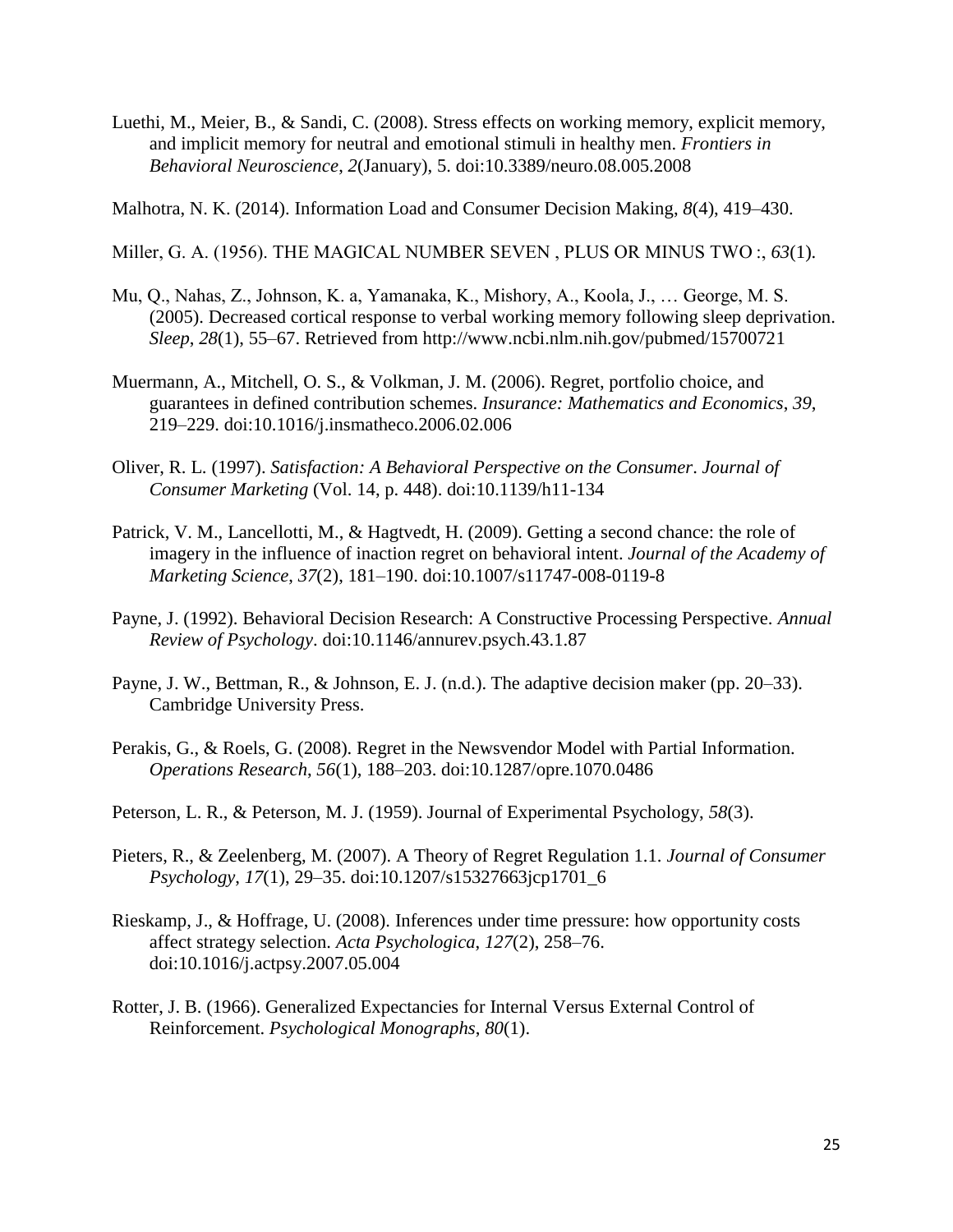- Ryan, R., & Deci, E. (2000). Intrinsic and Extrinsic Motivations: Classic Definitions and New Directions. *Contemporary Educational Psychology*, *25*(1), 54–67. doi:10.1006/ceps.1999.1020
- Salamé, P., & Baddeley, A. (1989). Effects of background music on phonological short-term memory. *The Quarterly Journal of Experimental Psychology Section A*. doi:10.1080/14640748908402355
- Salvucci, D. D., & Beltowska, J. (2008). Effects of Memory Rehearsal on Driver Performance: Experiment and Theoretical Account. *Human Factors: The Journal of the Human Factors and Ergonomics Society*, *50*(5), 834–844. doi:10.1518/001872008X354200
- Schnotz, W., & Kürschner, C. (2007). A Reconsideration of Cognitive Load Theory. *Educational Psychology Review*, *19*(4), 469–508. doi:10.1007/s10648-007-9053-4
- Schulz, R., & Hanusa, B. H. (1978). Long-term effects of control and predictability-enhancing interventions: findings and ethical issues. *Journal of Personality and Social Psychology*, *36*(11), 1194–1201. Retrieved from http://www.ncbi.nlm.nih.gov/pubmed/745032
- Schwartz, B. (2004). *The Paradox of Choice: Why Less is More* (Vol. 2004). New York: Ecco.
- Schwartz, B., Ward, A., Monterosso, J., Lyubomirsky, S., White, K., & Lehman, D. R. (2002). Maximizing versus satisficing: Happiness is a matter of choice. *Journal of Personality and Social Psychology*, *83*(5), 1178–1197. doi:10.1037//0022-3514.83.5.1178
- Shiv, B., & Fedorikhin, A. (2014). Heart and Mind in Conflict: the Interplay of Affect and Cognition in Consumer Decision Making, *26*(3), 278–292.
- Simon, H. A. (1974). How big is a chunk?
- Streufert, S., Suedfeld, P., & Driver, M. J. (1965). CONCEPTUAL STRUCTURE , INFORMATION SEARCH ,. *Journal of Personality and Social Psychology*, *2*(5), 736–740.
- Taylor, S. E., & Brown, J. D. (1988). Illusion and well-being: a social psychological perspective on mental health. *Psychological Bulletin*, *103*(2), 193–210. Retrieved from http://www.ncbi.nlm.nih.gov/pubmed/3283814
- Tsiros, M., & Mittal, V. (2000). Regret : A Model of Its Antecedents and Consequences in Consumer Decision Making. *Journal of Consumer Research*, *26*(4), 401–417.
- Urbany, J. E., Dickson, P. R., & Wilkie, W. L. (1989). Buyer Uncertainty and Information Search. *Journal of Consumer Research*. doi:10.1086/209209
- Von Helversen, B., Mata, R., & Olsson, H. (2010). Do children profit from looking beyond looks? From similarity-based to cue abstraction processes in multiple-cue judgment. *Developmental Psychology*, *46*(1), 220–9. doi:10.1037/a0016690